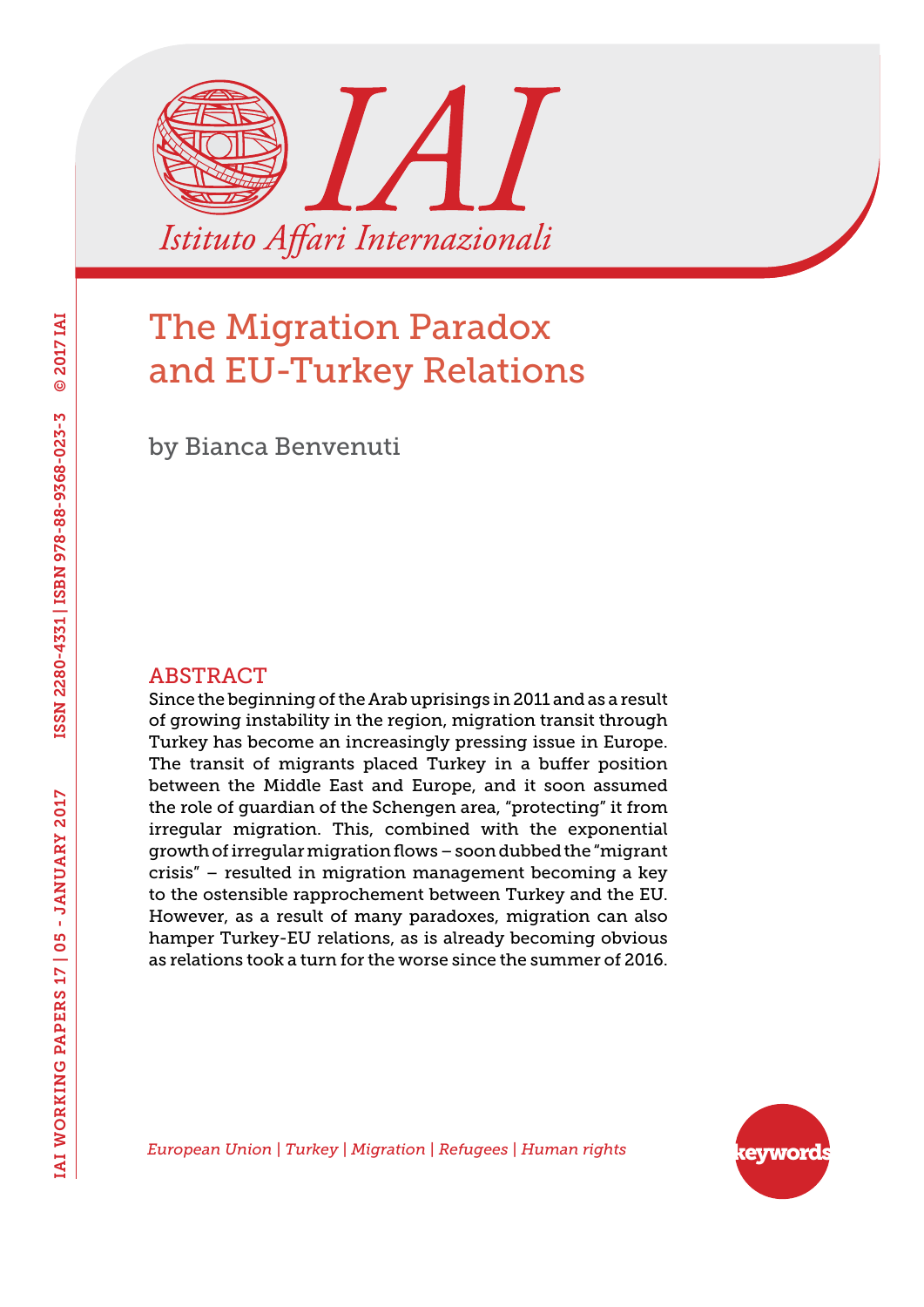by Bianca Benvenuti\*

#### **Introduction**

If one were to subtract the East from the West, Turkey would be the result. Despite often being described as the bridge between these two politically constructed regions of the world, Turkey has had turbulent relations with both. At the gates of the European Union (EU), Turkey continues to be of great importance but many have compared this relationship to a troubled love affair. Turkey's entanglement with the European integration project serves as an example of this tortuous relationship: it represents the only case of an accession process that has lasted over a decade. It lost momentum soon after the official opening of the accession negotiations, then proceeded slowly in the first few years and stalled altogether between 2010 and 2013.<sup>1</sup> By December 2016, a mere 16 of the 35 chapters had been opened and only one had been provisionally closed.2 Many obstacles still stand in the way of Turkey's accession to the EU, together with a growing disenchantment on both sides and a parallel downturn in EU-Turkey relations generally.<sup>3</sup>

<sup>1</sup> Nathalie Tocci, "Turkey and the European Union. A Journey in the Unknown", in *Turkey Project Policy Papers*, No. 5 (November 2014), <http://brook.gs/2bQ6mxD>.

<sup>&</sup>lt;sup>2</sup> See the website of the European Commission's Directorate-General for European Neighbourhood Policy and Enlargement: E*nlargement Policy > Current Status > Turkey*, updated 6 December 2016, [http://ec.europa.eu/enlargement/countries/detailed-country-information/turkey/index\\_en.htm.](http://ec.europa.eu/enlargement/countries/detailed-country-information/turkey/index_en.htm) See also European Commission, *Turkey 2016 Report* (SWD/2016/366), 9 November 2016, [http://eur](http://eur-lex.europa.eu/legal-content/en/TXT/?uri=celex:52016SC0366)[lex.europa.eu/legal-content/en/TXT/?uri=celex:52016SC0366.](http://eur-lex.europa.eu/legal-content/en/TXT/?uri=celex:52016SC0366)

<sup>3</sup> Senem Aydın-Düzgit and Alper Kaliber speak about "de-Europeanization" of Turkey, which "refers to those cases where policy change, in whichever direction, is incurred without, with minimal or with largely negative reference to the EU/Europe, hence outside the normative/political context of the EU, despite the fact that the country is formally subject to the pre-accession process." Senem Aydın-Düzgit and Alper Kaliber, "Encounters with Europe in an Era of Domestic and International Turmoil: Is Turkey a De-Europeanising Candidate Country?", in *South European Society and Politics*, Vol. 21, No. 1 (March 2016), p. 6, [http://dx.doi.org/10.1080/13608746.2016.1155282.](http://dx.doi.org/10.1080/13608746.2016.1155282)

<sup>\*</sup> Bianca Benvenuti is visiting researcher at the Istituto Affari Internazionali (IAI).

<sup>.</sup> Paper prepared for the Istituto Affari Internazionali (IAI), December 2016.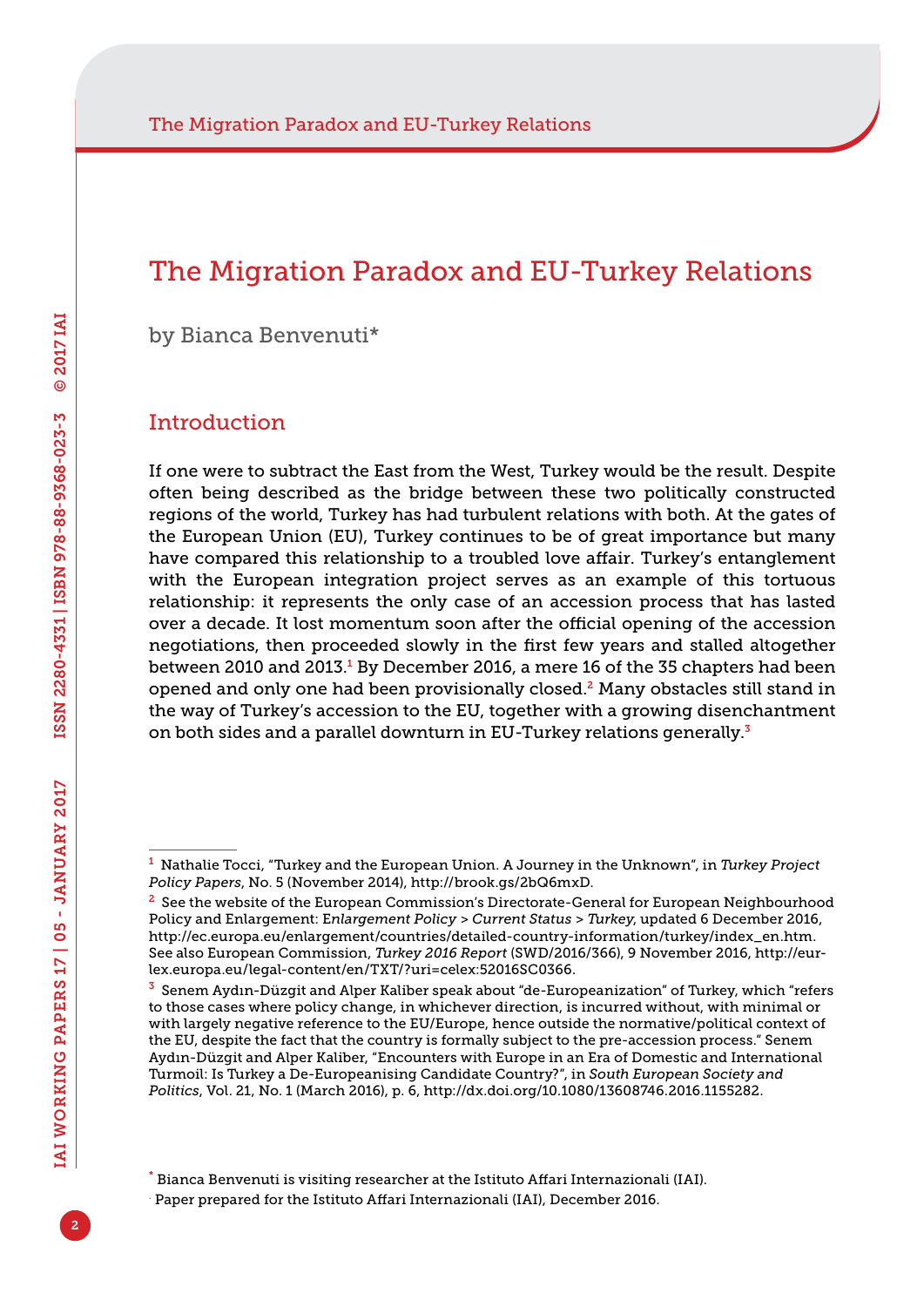On the bright side, Turkey "has always been, is, and will likely remain one of the most important countries for the European Union."4 This significance reveals itself in different aspects of the cooperation between the two. In recent years, migration played a crucial role in shaping EU-Turkey relations and Turkey's accession process. This is partly due to the transformation of Turkey from an emigration country into an immigration and transit country.5 In an effort to meet pre-accession requirements, Turkey undertook important reforms in the field of migration and asylum in the 2000s.<sup>6</sup> This process, commonly referred to as the Europeanization of migration and asylum law, strengthened the Turkish role as gatekeeper of Europe and guardian of "Fortress Europe." Since the beginning of the Arab uprisings in 2011 and as a result of growing instability of the region, the issue of migration transit through Turkey has become increasingly pressing. In 2015, the Eastern Mediterranean route that passes from Turkey to Greece and then through the Balkan countries became the most used route for migrants escaping conflicts and war in the MENA region, while irregular migration from further East continues.<sup>7</sup> The migratory transit through Turkey placed it in a buffer position, and it soon assumed the role of guardian of the Schengen area, protecting it from irregular migration. This, combined with the exponential growth of irregular migration flows – soon named the "migrant crisis" $\delta$  – resulted in migration management being a key reason for rapprochement between Turkey and the EU. However, as a result of many paradoxes, migration itself can also hamper Turkey's accession negotiations and endanger Turkey-EU relations.

The following analysis outlines the paradoxical relationship between migration cooperation and EU-Turkey relations. While the EU uses the carrot of membership as an incentive to gain Turkey's cooperation in migration control, its interests in keeping Turkey as a gatekeeper and a buffer zone runs counter to its actual delivery

 $<sup>4</sup>$  Nathalie Tocci, "Turkey and the European Union: A Journey in the Unknown", cit., p. 1.</sup>

<sup>5</sup> Ahmet İçduygu, "Turkey's Evolving Migration Policies: A Mediterranean Transit Stop at the Doors of the EU", in *IAI Working Papers*, No. 15|31 (September 2015), <http://www.iai.it/en/node/5355>.

<sup>6</sup> Umut Aydin and Kemal Kirişci, "With or Without the EU: Europeanisation of Asylum and Competition Policies in Turkey", in *South European Society and Politics*, Vol. 18, No. 3 (September 2016), p. 375-395.

<sup>7</sup> Herbert Vytiska, "Western Balkans Route Still Preference of Most Refugees", in *EurActiv*, 5 November 2015, [http://www.euractiv.com/?p=883569.](http://www.euractiv.com/?p=883569) See also the Frontex webpage: *Migratory Routes Map*, updated 2 December 2016, [http://frontex.europa.eu/trends-and-routes/migratory](http://frontex.europa.eu/trends-and-routes/migratory-routes-map)[routes-map.](http://frontex.europa.eu/trends-and-routes/migratory-routes-map)

 $8$  The debate over the definitions of asylum-seeker, refugee and migrant, or between forced and unforced migrant categories, is a decades-long issue in migration scholarship. Since the beginning of this crisis, the public debate over the definition of these categories has become heated too. The definition of refugee provided by the 1951 Refugee Convention, considers refugees as only those recognized as such from the countries that apply the Convention or from the UN Refugee Agency (UNHCR). Turkey signed the Convention but not the additional protocol, maintaining the geographical limitation – i.e. only people coming from Europe can seek for asylum in the country. In order to provide some sort of protection to the at-the-time 2.5 million Syrians in the country, Ankara approved the so-called Temporary Protection Law in 2014. For this reason, even Syrian nationals are not technically recognized as refugees. In this paper, I will use the term migrant to describe broadly persons moving from their home countries and travelling towards Europe, including both potential refugees (or asylum seekers) and economic migrants.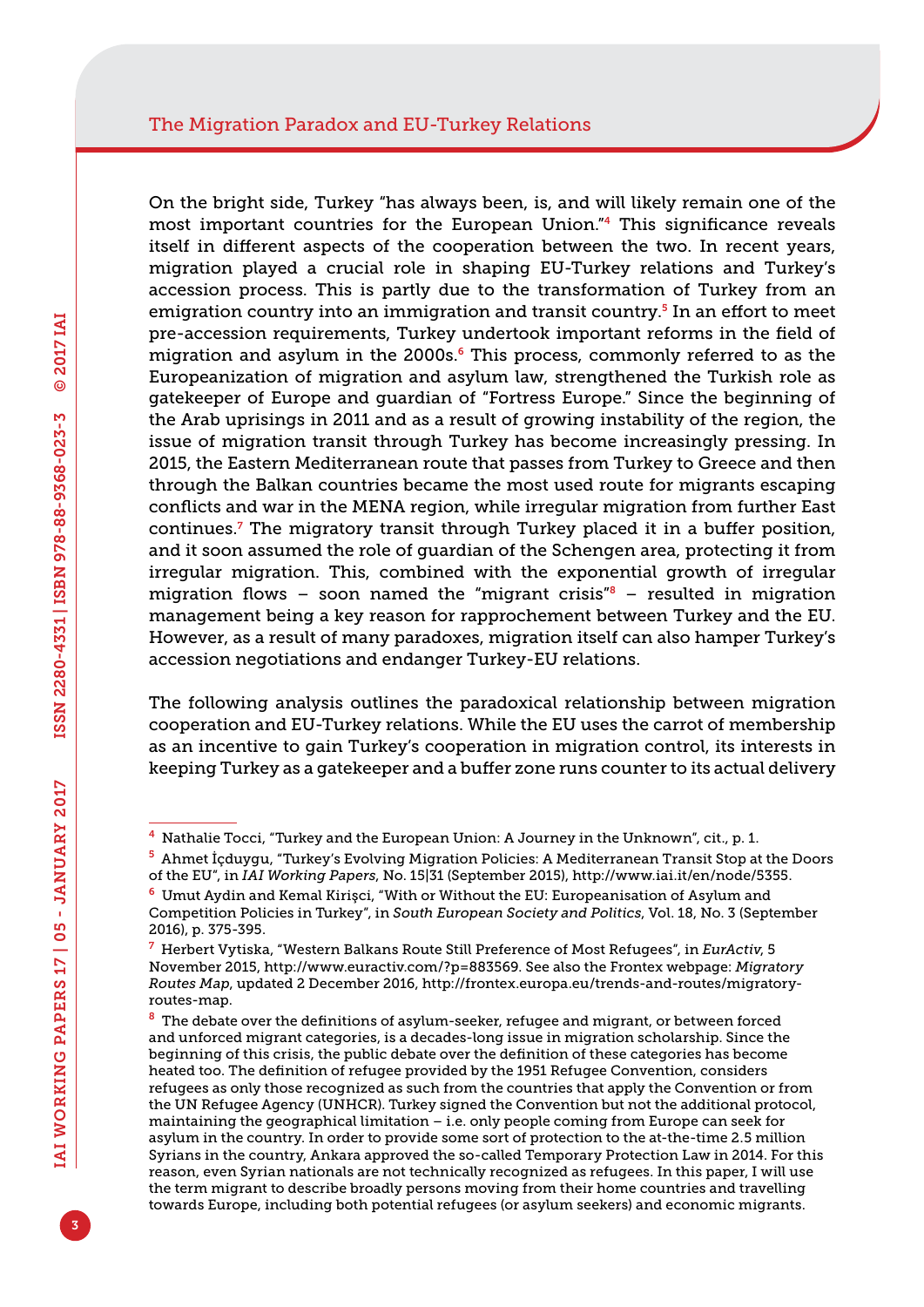of this incentive. Further to this, the EU and Turkey do not have a convergence of interests in migration management and this could easily become a cause of dispute if one of the partners feels that the cooperation only serves to shift the burden instead of sharing it. Using a three-scenario model, this paper investigates which scenario is likely to occur in the future of EU-Turkey relations in the case of a migration driven rapprochement between the two.

The first section gives a brief overview of the role of migration in EU-Turkey relations, in particular taking into account the 2013 Readmission Agreement and the 2015 EU-Turkey deal on migration management. Further, it outlines what we will call the "migration paradoxes" in EU-Turkey relations. The second section explores the potential development of this relationship, in the light of the growing relevance of migration management in EU-Turkey cooperation and their relations.

### 1. Migration in EU-Turkey relations

The significance of migration and mobility in EU-Turkey relations regards three main issues: migration of Turkish citizens to the EU, irregular transit of third country nationals through Turkey en route to Europe, and the role played by Turkish nationals who have already settled in Europe.9 In the early stage of EU-Turkey relations, migration control was not a top priority on the agenda, emerging instead as a socio-political issue mainly in bilateral relations with individual European states.10 Cooperation on migration management came forth as Turkey underwent its transformation from an emigration to an immigration and transit country.<sup>11</sup> In particular, Ankara engaged in a large-scale revision of its migration and asylum regulation in order to ensure the opening of accession negotiations with the EU, granted in 2005. After the first package of reforms, adopted in 2002-2005,12 Turkish authorities approved the National Action Plan for the Adoption of the EU Aquis in the Field of Asylum and Migration (NAP), in an effort to identify the areas that would need further improvement to align with European legislation. This process, commonly referred to as the Europeanization of the asylum and migration law, has been heavily affected by mistrust on the Turkish side, in particular due to the uncertainty over the EU membership. It has been observed that "the concern and fear that the EU is not serious about Turkish membership drastically influences

<sup>9</sup> Senem Aydın-Düzgit and Nathalie Tocci, *Turkey and the European Union*, London and New York, Palgrave Macmillan, 2015, chapter 7.

<sup>&</sup>lt;sup>10</sup> For example, the 1961 bilateral agreement between Germany and Turkey about "guest workers."

<sup>11</sup> Ahmet İçduygu, "Turkey's Migration and its Implication for the Euro-Turkish Transnational Space", in *Global Turkey in Europe Working Papers*, No. 7 (April 2014), [http://www.iai.it/en/](http://www.iai.it/en/node/1797) [node/1797](http://www.iai.it/en/node/1797).

<sup>&</sup>lt;sup>12</sup> Juliette Tolay, "Turkey's 'Critical Europeanization': Evidence from Turkey's Immigration Policies", in Seçil Paçacı Elitok and Thomas Straubhaar (eds.), *Turkey, Migration and the EU: Potentials, Challenges and Opportunities*, Hamburg, Hamburg University Press, 2012, p. 39-61, <http://hup.sub.uni-hamburg.de/products-page/publikationen/102>.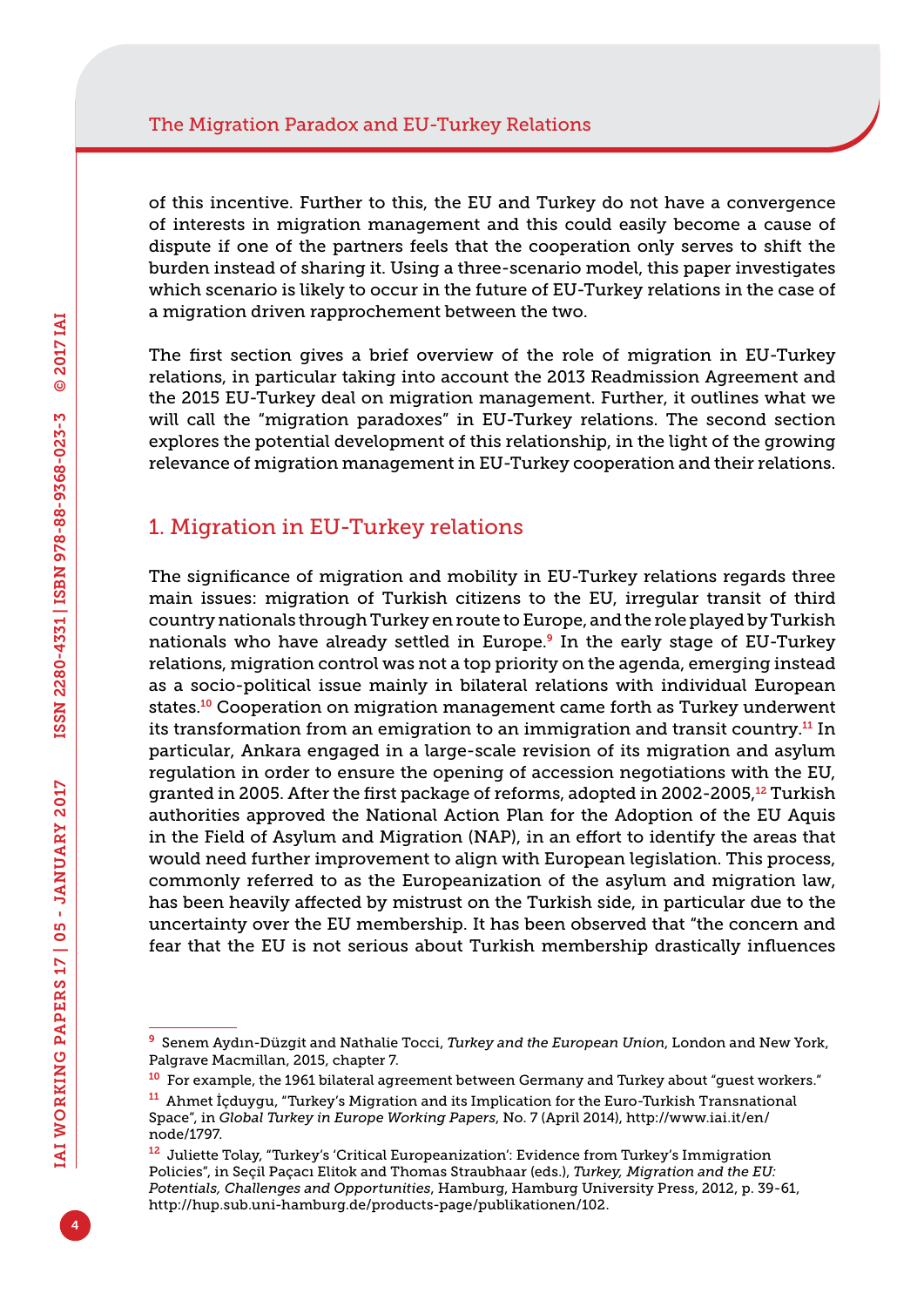these officials' 'cost-benefit' analysis and their readiness to take risk with reforms."<sup>13</sup> One clear example is Ankara's reluctance to lift the geographical limitation and ensure the full implementation of the 1951 Refugee Convention.<sup>14</sup> In the absence of a genuine prospect of membership of the EU, Turkey feared – and still does – that it might become a dumping ground for asylum seekers and migrants en route to the EU. This mistrust has also influenced the negotiation of the Readmission Agreement, signed in December 2013,<sup>15</sup> and the opening of the visa liberalization dialogue, which at the same time marked a positive step in the effort to revive EU-Turkey relations after a long period of impasse.<sup>16</sup>

#### *1.1 The readmission agreement and visa liberalization roadmap*

Readmission Agreements are one of the key elements of the European migration external policy, enabling the return of non-EU nationals to their country of origin and to countries through which they transited. $17$  In exchange for third country cooperation in migration management, the EU offers financial incentives, circular migration schemes – i.e. recognition of vocational or academic qualifications from the partner country – or visa facilitation and sometimes visa liberalization. In 2005 and 2007, the EU successfully signed readmission agreements with Balkan countries – i.e. Albania, Macedonia, Montenegro, Serbia and Bosnia and Herzegovina<sup>18</sup> – in exchange for visa liberalization schemes. The first round of discussion with Turkey had formally been opened in May 2005, but was abandoned in December 2006 possibly due to the decision of the EU to close a string of chapters

<sup>13</sup> Kemal Kirişci, "Border Management and EU-Turkish Relations: Convergence of Deadlock", in *CARIM Research Reports*, No. 2007/03 (2007), p. 45, [http://hdl.handle.net/1814/7988.](http://hdl.handle.net/1814/7988)

<sup>14</sup> Although it signed the 1951 Refugee Convention, following the 1967 Additional Protocol Turkey lifted the temporal but not the geographical limitation; this means that there is no asylum regulation for asylum seekers coming from outside Europe. See Kemal Kirişci, *'To Lift or Not to Lift' the Geographical Limitation to the 1951 Gene Convention Relating to the Status of Refugees: Turkey's Pre-accession to the EU and Asylum*, paper prepared for the 4th METU conference on international relations "Neighbourhood: Past, Present and Future", Ankara, 30 June-2 July 2005, [http://edam.org.tr/document/Kirisci2.pdf.](http://edam.org.tr/document/Kirisci2.pdf)

<sup>15</sup> European Commission, *EU-Turkey Readmission Agreement Signed and Visa Liberalization Dialogue Launched*, 16 December 2013, [http://europa.eu/!mr36wM.](http://europa.eu/!mr36wM)

<sup>16</sup> Ali Resul Usul, "Is There Any Hope on the Revival of EU-Turkey Relations in the 'New Era'?", in *Turkish Studies*, Vol. 15, No. 2 (June 2014), p. 283-302.

<sup>&</sup>lt;sup>17</sup> Sarah Wolff, "The Politics of Negotiating EU Readmission Agreements: Insights from Morocco and Turkey", in *European Journal of Migration and Law*, Vol. 16, No. 1 (2014), p. 69-95, [https://](https://sarahwolffeu.files.wordpress.com/2013/04/emil_016_01_69-96-euras-sw.pdf) [sarahwolffeu.files.wordpress.com/2013/04/emil\\_016\\_01\\_69-96-euras-sw.pdf](https://sarahwolffeu.files.wordpress.com/2013/04/emil_016_01_69-96-euras-sw.pdf); Jean-Pierre Cassarino, "A Reappraisal of the EU's Expanding Readmission System", in *The International Spectator*, Vol. 49 No. 4 (December 2014), p. 130-145, <http://www.iai.it/en/node/2233>; Angeliki Dimitriadi, "Deals without Borders: Europe's Foreign Policy on Migration", in *ECFR Policy Briefs*, April 2016, [http://www.ecfr.eu/publications/summary/deals\\_without\\_borders\\_europes\\_foreign\\_](http://www.ecfr.eu/publications/summary/deals_without_borders_europes_foreign_policy_on_migration6054) [policy\\_on\\_migration6054.](http://www.ecfr.eu/publications/summary/deals_without_borders_europes_foreign_policy_on_migration6054)

<sup>18</sup> Council Decision 2005/809/EC of 7 November 2005 and Council Decisions 2007/817/EC, 2007/819/EC, 2007/820/EC of 8 November 2007. See Summaries of EU Legislation: *Readmission Agreements with the Countries of the Western Balkans*, [http://eur-lex.europa.eu/legal-content/en/](http://eur-lex.europa.eu/legal-content/en/TXT/?uri=uriserv:l14562) [TXT/?uri=uriserv:l14562.](http://eur-lex.europa.eu/legal-content/en/TXT/?uri=uriserv:l14562)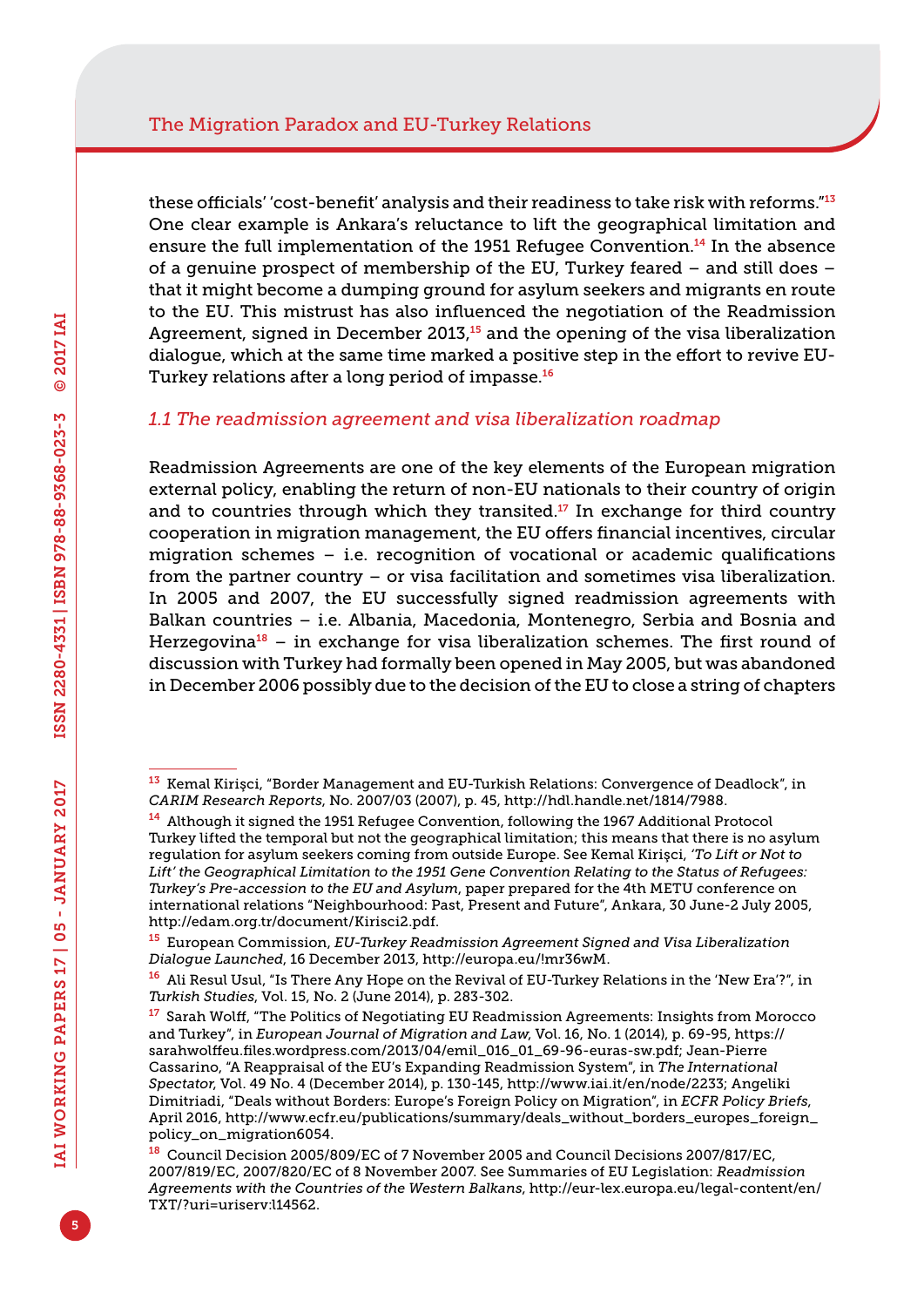because of the Cyprus impasse, and a consequent downgrade in their relations.<sup>19</sup> Negotiations resumed in 2009 and by February 2011, the Justice and Home Affairs Council agreed on a new readmission text: quite surprisingly on the Turkish side, it did not call for a visa liberalization roadmap, instead the EU committed to a very loose dialogue on visas, mobility and migration.<sup>20</sup>

Visa negotiations are a crucial issue in Turkey, as it is often perceived by the public opinion as the most tangible area from which they can gain benefits.<sup>21</sup> According to recent research by the Economic Development Foundation, 23.6 percent of interviewees considered visas to be the most relevant issue in EU-Turkey relations.22 Some specific categories are negatively affected by visa restriction, i.e. Erasmus students, civil society representatives, academics and most significantly those in business.23 In addition, visa liberalization is a burning issue because all other accession candidate countries citizens have been granted the right of visafree entry to the EU. The application of visa processes contradicts the existing legal framework and seems to suggest that the EU is applying a double standard when it comes to Turkey and Turkish citizens.<sup>24</sup>

Visa liberalization is a hot topic in the EU-Turkey accession negotiations: the Turkish government and the Turkish public are convinced it is deserved, despite EU member states' ongoing scepticism based on the fear that many Turkish citizens would settle in Europe permanently.<sup>25</sup> The dispute was brought to court and in February 2009, the European Court of Justice ruled against visa requirement for

<sup>&</sup>lt;sup>19</sup> In December 2006, the Council of the European Union froze the opening of the following chapters over Turkey's rejection to open its post and airports to traffic from Cyprus: Chapter 1 (Free Movement of Goods), Chapter 3 (Right of Establishment for Companies & Freedom to Provide Services), Chapter 9 (Financial Services), Chapter 11 (Agriculture & Rural Development), Chapter 13 (Fisheries), Chapter 14 (Transport Policy), Chapter 29 (Customs Union), Chapter 30 (External Relations). See Council of the European Union, *2770th Council Meeting General Affairs and External Relations* (16289/06 Presse 352), 11 December 2006,<http://europa.eu/!ug78uK>.

<sup>20</sup> Sarah Wolff, "The Politics of Negotiating EU Readmission Agreements", cit., p. 86.

<sup>21</sup> Zeynep Özler, "Breaking the Vicious Circle in EU-Turkey Relations: Visa Negotiations", in *Turkish Policy Quarterly*, Vol. 11, No. 1 (Spring 2012), p. 121-131, [http://turkishpolicy.com/article/541/](http://turkishpolicy.com/article/541/breaking-the-vicious-circle-in-eu-turkey-relations-visa-negotiations-spring-2012) [breaking-the-vicious-circle-in-eu-turkey-relations-visa-negotiations-spring-2012.](http://turkishpolicy.com/article/541/breaking-the-vicious-circle-in-eu-turkey-relations-visa-negotiations-spring-2012)

<sup>22</sup> Economic Development Foundation (IKV), *Perception of Europe and Support for EU Membership in Turkish Public Opinion. Public Opinion Survey 2016*, August 2016, p. 33, [http://www.ikv.org.tr/](http://www.ikv.org.tr/ikv.asp?ust_id=207&id=1550) [ikv.asp?ust\\_id=207&id=1550.](http://www.ikv.org.tr/ikv.asp?ust_id=207&id=1550)

<sup>&</sup>lt;sup>23</sup> Zeynep Özler, "Breaking the Vicious Circle in EU-Turkey Relations: Visa Negotiations", cit.; Cristina Silva, "What Visa-Free Travel to Europe Means for Turkey's Elite", in *International Business Times*, 18 March 2016, [http://www.ibtimes.com/node/2339432.](http://www.ibtimes.com/node/2339432)

<sup>&</sup>lt;sup>24</sup> Secil Paçacı Elitok, "A Step Backward for Turkey? The Readmission Agreement and the Hope of Visa-Free Europe", in *IPC-Mercator Policy Briefs*, December 2015, [http://ipc.sabanciuniv.](http://ipc.sabanciuniv.edu/?p=5363) [edu/?p=5363.](http://ipc.sabanciuniv.edu/?p=5363)

<sup>&</sup>lt;sup>25</sup> This is partly because Turkey's migration transition is not completed yet, and many fear it could revert to being an emigration country. Alexander Bürgin, "Salience, Path Dependency and the Coalition between the European Commission and the Danish Council Presidency: Why the EU opened a Visa Liberalization Process with Turkey", in *European Integration online Papers (EloP)*, Vol. 17 (2013),<http://eiop.or.at/eiop/pdf/2013-009.pdf>.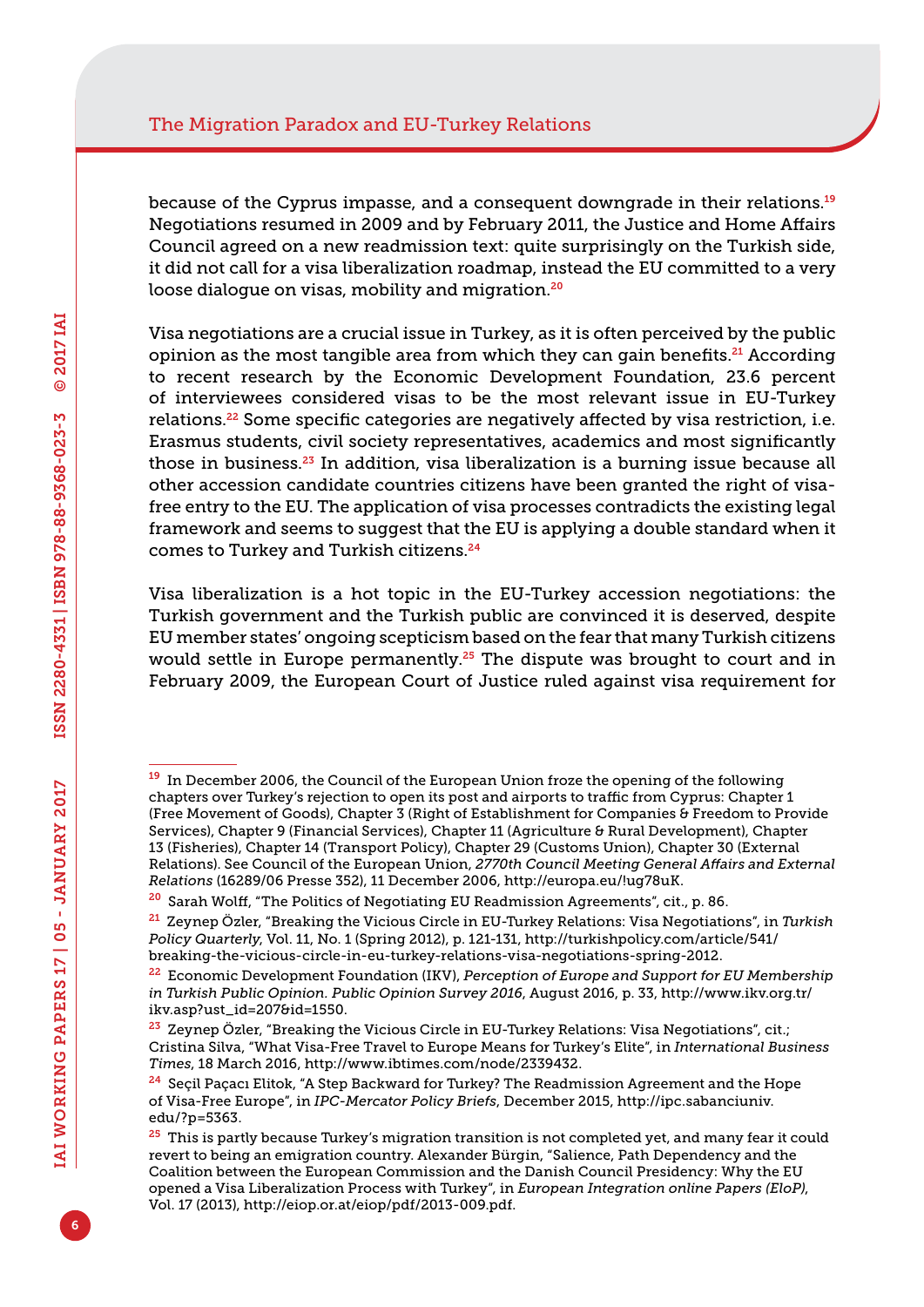Turkish citizens in the now famous Soysal case.<sup>26</sup> With this ruling backing Turkish citizens' right to visa-free travel stemming from the Association Agreement, Ankara saw the 2011 readmission draft proposal as further proof of the ill intentions of the EU. European resistance to including a visa-liberalization roadmap in the drafted readmission agreement corroborated Ankara's argument that a double standard existed, while deepening the mistrust in EU-Turkey relations. However, Turkish hopes of solving the issue through legal means disappeared with the ruling in 2013 in the Demirkan case, which reversed the Soysal ruling.<sup>27</sup> As a result, Turkey has since favoured negotiating the Readmission Agreement in order to increase the chance of obtaining visa liberalization.<sup>28</sup>

**Figure 1** | Irregular migration, Eastern and Central Mediterranean routes, 2008-2016



Figure 1 shows the flux of irregular migration through the Eastern Mediterranean and Central Mediterranean routes between 2008 and 2016. It is possible to note that rapprochement in EU-Turkey relations corresponds to years of growing flux through the Eastern Mediterranean route, in particular after 2013 and in 2015.

*Source*: Frontex Annual Risk Analysis. Data on 2016 refers solely to the first quarter.

On the EU side, several other conditions contributed to the reopening of readmission negotiations. By the end of 2011, the salience of cooperation with Turkey as a means for stemming flows of irregular migrants became more obvious

<sup>26</sup> European Court of Justice, Judgment of the Court (First Chamber) in case C-228/06 (Soysal and Savatli v Germany), 19 February 2009,<http://curia.europa.eu/juris/liste.jsf?num=C-228/06>.

<sup>&</sup>lt;sup>27</sup> European Court of Justice, Judgment of the Court (Grand Chamber) in case C-221/11 (Demirkan v Germany), 24 September 2013, [http://curia.europa.eu/juris/liste.jsf?num=C-221/11;](http://curia.europa.eu/juris/liste.jsf?num=C-221/11) İlke Toygür and Melih Özsöz, *The Good, the Bad and the Ugly – 5+1 Steps Away From Visa-Free Travel for Turkish Nationals*, Brussels, Heinrich-Böll-Stiftung European Union, 14 June 2016, [https://eu.boell.](https://eu.boell.org/en/node/1795) [org/en/node/1795](https://eu.boell.org/en/node/1795).

<sup>28</sup> İlke Toygür and Melih Özsöz, *The Good, the Bad and the Ugly*, cit.; Kemal Kirişci, "Will the Readmission Agreement Bring the EU and Turkey Together or Pull Them Apart?", in *CEPS Commentaries*, 4 February 2014,<https://www.ceps.eu/node/8885>.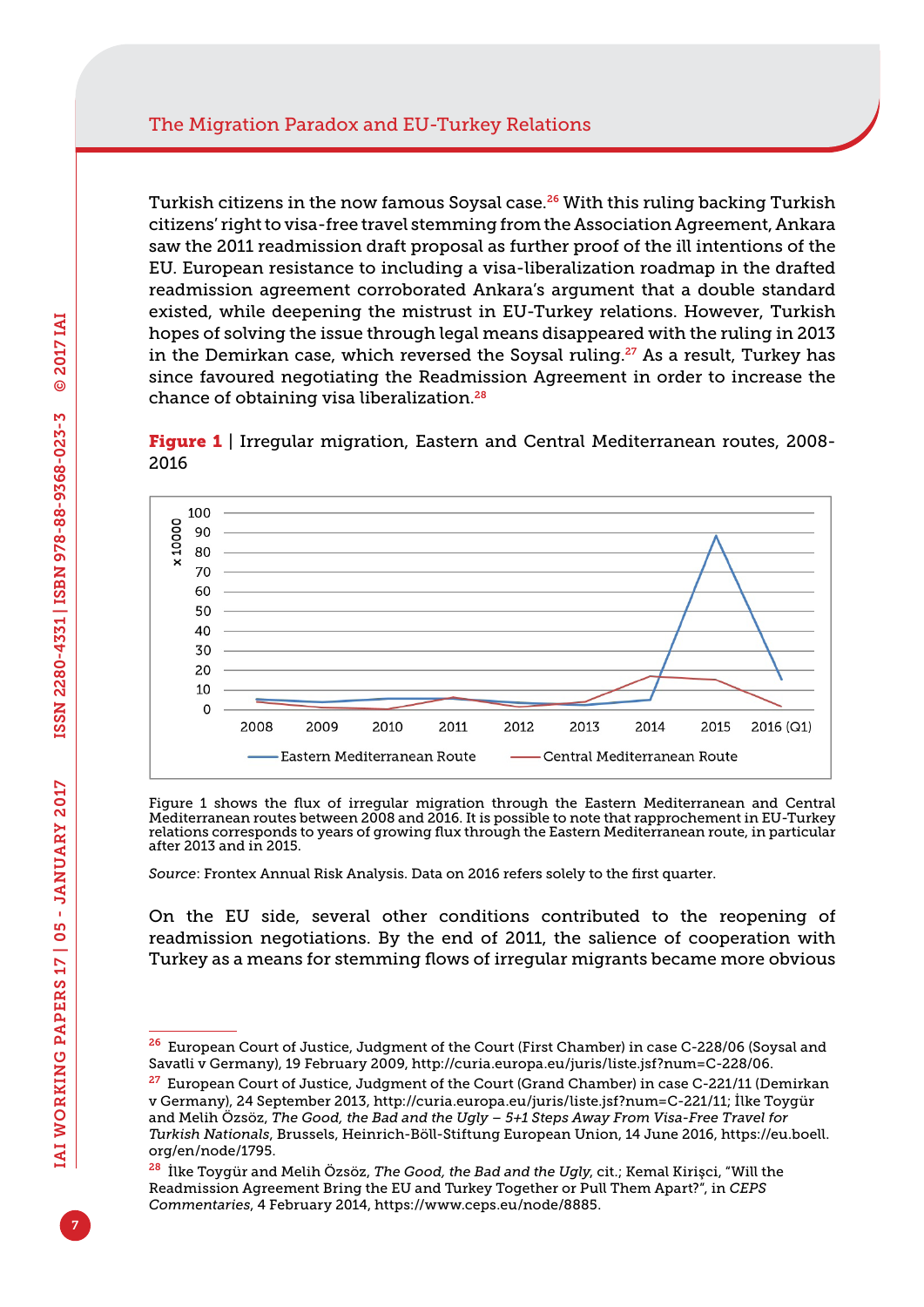once Frontex had reported an increase in border crossings from Turkey to Greece.<sup>29</sup>

The issue of porous Turkish borders had the potential to further intensify with the impending Schengen accession of Bulgaria and Romania. Member states soon realized that the problem of the EU's external borders could jeopardize the intra-EU freedom of movement: in June 2012, EU leaders agreed to amend the Schengen Borders Code, to re-establish the possibility of intra-European border control when a member state is unable to control its external borders.<sup>30</sup> In addition, the position of member states over visa liberalization for Turkish citizens softened in that year. To begin with, the Danish Presidency in the first semester of 2012 seemed to open a window of opportunity, following deadlock during the Hungarian and Polish Presidency and preceding the Cyprus Presidency in the second semester of 2012.<sup>31</sup> In that period, the opening of the visa liberalization process with Kosovo also played a role in the EU's rethinking of visa liberalization for Turkey, by highlighting the inconsistent treatment of Turkey when compared to Western Balkan countries.

On 16 December 2013, the EU-Turkey Readmission Agreement was finally signed.<sup>32</sup> Accordingly, Turkey would be legally bound to take back irregular migrants of its own citizenship and third country citizens who had transited in its territory, from EU member states that were part of the Schengen area. As for the visa liberalization dialogue, on the same date as the signature of the agreement, the EU presented Turkey with a visa liberalization roadmap containing 72 criteria to be fulfilled in the areas of documents security, migration and border management, public order and security and fundamental rights. It goes without saying that the implementation of visa liberalization was further conditional upon the full implementation of the Readmission Agreement, envisaged as being three years after ratification of the agreement by both parties, and Turkey would be able to withdraw from it if visa liberalization was not achieved by April 2018.<sup>33</sup>

Thanks to the Readmission Agreement and the Visa Liberalization Roadmap, 2013 saw a brief revival of relations. Other positive developments seemed to point in an optimistic direction during this period. These included the French government lifting its blockade on one of the five chapters previously obstructing the accession process, the opening of the peace process with the Kurdish PKK and the election

<sup>29</sup> Frontex, *Annual Risk Analysis 2012*, April 2012, [http://frontex.europa.eu/assets/Attachment\\_](http://frontex.europa.eu/assets/Attachment_Featured/Annual_Risk_Analysis_2012.pdf) [Featured/Annual\\_Risk\\_Analysis\\_2012.pdf.](http://frontex.europa.eu/assets/Attachment_Featured/Annual_Risk_Analysis_2012.pdf)

<sup>30</sup> Council of the European Union, *3172nd Council Meeting Justice and Home Affairs* (10760/12 Presse 241), 7-8 June 2012 [http://www.consilium.europa.eu/uedocs/cms\\_data/docs/pressdata/en/](http://www.consilium.europa.eu/uedocs/cms_data/docs/pressdata/en/jha/130761.pdf) [jha/130761.pdf](http://www.consilium.europa.eu/uedocs/cms_data/docs/pressdata/en/jha/130761.pdf).

<sup>31</sup> Alexander Bürgin, "Salience, Path Dependency and the Coalition…", cit.

<sup>&</sup>lt;sup>32</sup> Agreement between the European Union and the Republic of Turkey on the readmission of persons residing without authorization, 16 December 2013, [http://eur-lex.europa.eu/legal-content/](http://eur-lex.europa.eu/legal-content/en/TXT/?uri=celex:22014A0507(01)) [en/TXT/?uri=celex:22014A0507\(01\).](http://eur-lex.europa.eu/legal-content/en/TXT/?uri=celex:22014A0507(01))

<sup>33</sup> Florian Trauner and Imke Kruse, "EC Visa Facilitation and Readmission Agreements: A New Standard EU Foreign Policy Tool?", in *European Journal of Migration and Law*, Vol. 10, No. 4 (2008), p. 411-438.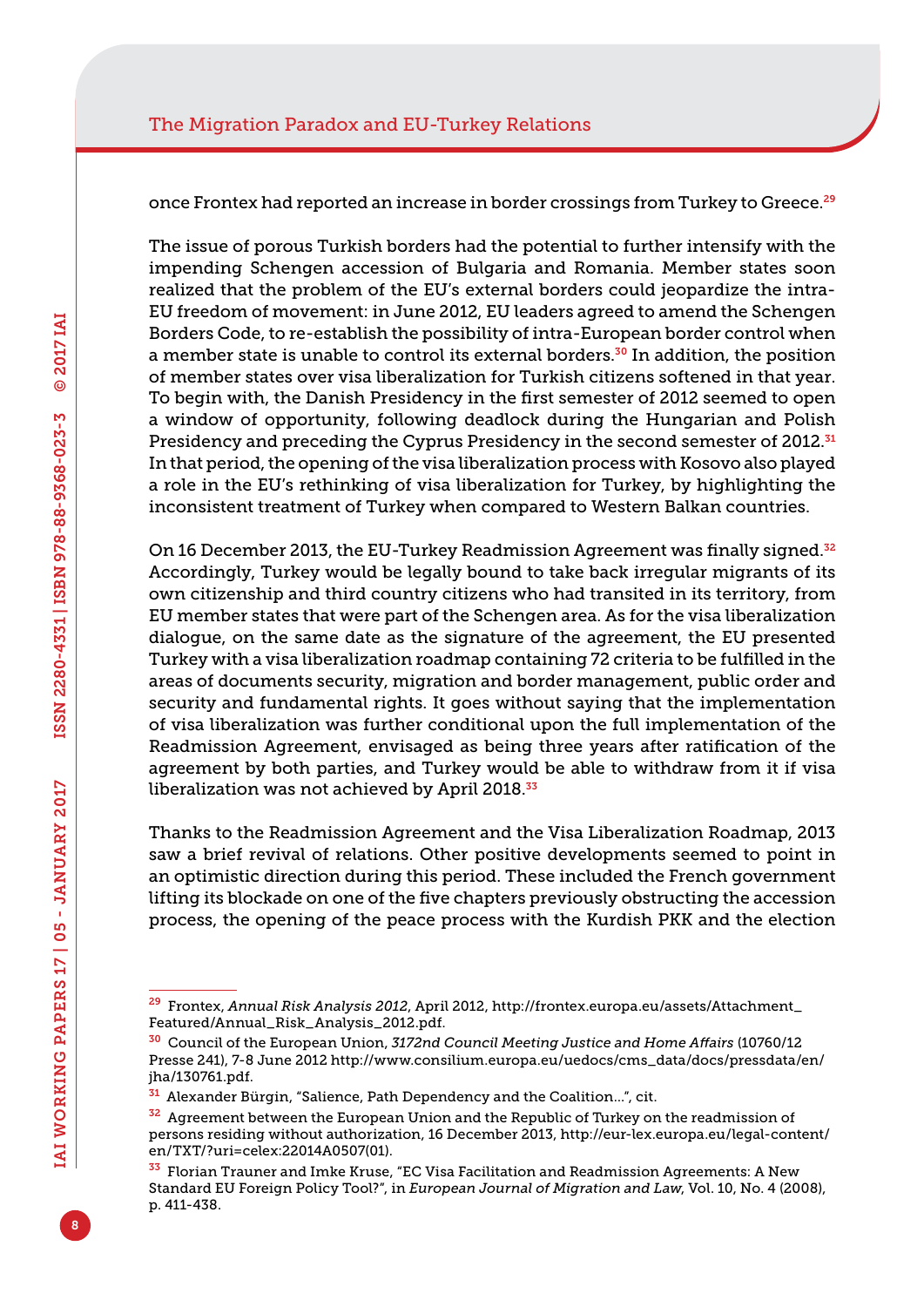of Nicos Anastasiades to the presidency by Greek Cypriots – which inspired hope of solving the Cyprus problem. These were all positive steps forward. However, relations slowed down again in 2013, due to the EU institutions' harsh stand against Ankara's reaction to the Gezi Park protest,<sup>34</sup> followed by a major corruption scandal in the Turkish government.<sup>35</sup> Euroscepticism increased in both Turkey and the EU itself and they drifted further apart from each other.<sup>36</sup>

#### *1.2 The 2015 "migrant crisis": European response and the role of Turkey*

It was within this setting that the migrant crisis led to the opening of a new period in EU-Turkey relations in 2015. In the summer of that year, the EU began to realize the shortcomings of their migration and asylum laws in facing what would soon be known as the "migrant crisis." Over the course of 2015 the number of migrants trying to reach Europe increased dramatically, mostly prompted by the Syrian civil war. By the end of the summer, both the Dublin Regulation and the Schengen Agreement were wobbling under the weight of such a large influx of migrants. EU leaders began discussing different ways to distribute migrants in the European territory and ease the burden on border countries  $-$  i.e. Italy and Greece.<sup>37</sup> Since no unanimous agreement was achieved over how to manage migrants within the EU territory, efforts were directed at addressing the issue with countries of origin and transit and one actor was identified as the provider of the solution to the political chaos in the EU: Turkey.38 Due to its open door policy, Turkey is home to 2.8 million registered Syrians.<sup>39</sup>

In October 2015, the Commission presented the EU-Turkey Joint Action Plan, subsequently activated during the November 29 EU-Turkey Summit, intended to step up cooperation to stem the flow of irregular migrants crossing the Aegean Sea.<sup>40</sup> European leaders agreed to open Chapter 17 (Economic & Monetary Policy)

<sup>34</sup> European Parliament resolution on the situation in Turkey (2013/2664(RSP)), 13 June 2013,

[http://www.europarl.europa.eu/sides/getDoc.do?language=EN&reference=P7-TA-2013-277.](http://www.europarl.europa.eu/sides/getDoc.do?language=EN&reference=P7-TA-2013-277)

<sup>35</sup> Valentina Pop, "Turkish Government in Crisis Over Corruption Scandal", in *EUobserver*, 27 December 2013,<https://euobserver.com/foreign/122595>.

<sup>36</sup> Pinar Gedikkaya Bal, "The Effects of the Refugee Crisis on the EU-Turkey Relations: The Readmission Agreement and Beyond", in *European Scientific Journal*, Vol. 12, No. 8 (March 2016), p. 14-35, [http://dx.doi.org/10.19044/esj.2016.v12n8p14.](http://dx.doi.org/10.19044/esj.2016.v12n8p14)

<sup>37</sup> European Commission, *Proposal for a Council Decision Establishing Provisional Measures in the Area of International Protection for the Benefit of Italy and Greece* (COM/2015/286), 27 May 2015, [http://eur-lex.europa.eu/legal-content/en/TXT/?uri=celex:52015PC0286.](http://eur-lex.europa.eu/legal-content/en/TXT/?uri=celex:52015PC0286) The European Commission efforts to push for a relocation and resettlement scheme were not welcomed by member states, in particular the Visegrad group under the self-proclaimed leadership of Hungarian Prime Minister Viktor Orbàn. İlke Toygür and Bianca Benvenuti, "The European Response to the Refugee Crisis: Angela Merkel on the Move", in *IPC-Mercator Policy Briefs*, June 2016, [http://ipc.](http://ipc.sabanciuniv.edu/?p=5810) [sabanciuniv.edu/?p=5810.](http://ipc.sabanciuniv.edu/?p=5810)

<sup>38</sup> İlke Toygür and Bianca Benvenuti, "The European Response to the Refugee Crisis…", cit.

<sup>39</sup> UNHCR, *Syria Refugee Regional Response: Turkey*, last updated 22 December 2016, [http://data.](http://data.unhcr.org/syrianrefugees/country.php?id=224) [unhcr.org/syrianrefugees/country.php?id=224.](http://data.unhcr.org/syrianrefugees/country.php?id=224)

<sup>40</sup> European Council, *Council Conclusions* (EUCO 26/15), 15 October 2015, [http://europa.](http://europa.eu/!xH63rv) [eu/!xH63rv](http://europa.eu/!xH63rv).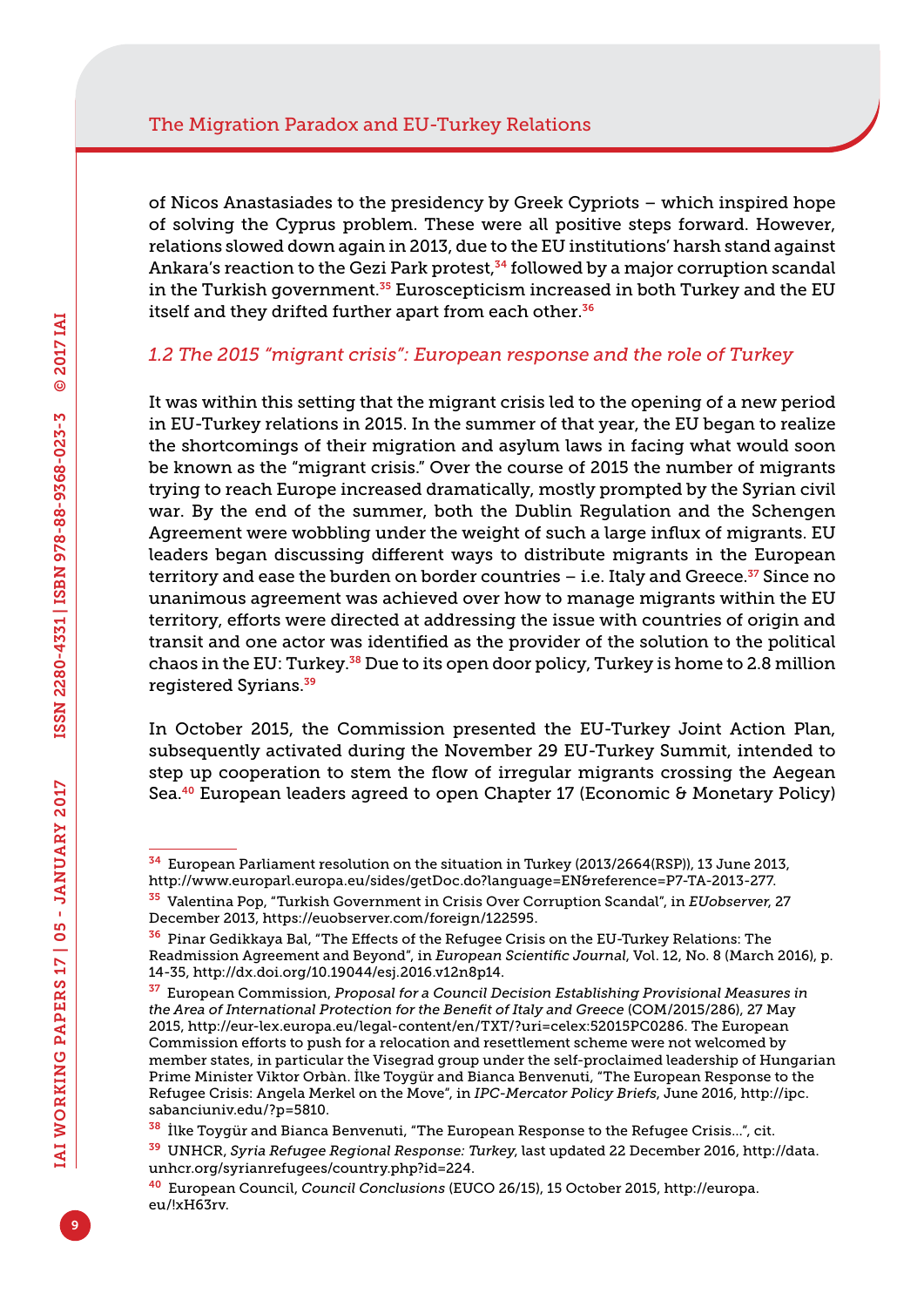of negotiations and ensure the full implementation of the Readmission Agreement and the visa liberalization dialogue at an earlier date. The Readmission Agreement was set to be implemented in June 2016 and the visa obligation for Turkish citizens was to be lifted by October 2016. According to the Joint Action Plan, the EU would also provide humanitarian assistance in Turkey and financial aid of 3 billion euro for the 2.2 million Syrian nationals in the country at the time.<sup>41</sup> In exchange, Turkey would block the influx of irregular migrants to the EU and improve the living conditions of Syrians registered under its temporary protection scheme. A declared aim of the Summit was to re-energize the accession process after a long stalled period. To this purpose, they also decided to hold regular summits twice a year, in order to assess the development of relations.

Thus in March 2016, the leaders met again to discuss cooperation over the migration crisis. On that occasion, they agreed upon a revised version of the deal. $42$ According to the now well-known EU-Turkey deal, Turkey would take back all migrants arriving on Greece's shores after 20 March, in exchange for an additional 3 billion euros<sup>43</sup> and the promise to lift the visa obligation for Turkish citizens by June 2016, conditional upon the fulfilment of the 72 criteria. The deal also included a "1-to-1" clause: for every Syrian deported to Turkey from the Greek islands, another Syrian would be resettled in the EU directly from Turkey.

It is possible to argue that the migration crisis has forced the EU to remember the importance of its relations with Turkey and led to a rapprochement. However, not everybody believes in the sincerity of this rapprochement. Public opinion in Turkey was not enthusiastic, given the air of mistrust and suspicion associated with European promises made to Turkey. Many looked at the revitalization of relations between the two as an instrumental tool for the EU to pass the buck of the migration crisis.<sup>44</sup>

In fact, the deal soon posed a potential threat to EU-Turkey relations as ever more problems emerged with its implementation. To begin with, the deal sparked criticism among civil society and international human rights organizations, due to major legal and human rights issues that seriously questioned European commitments and values. International NGOs and human rights organizations denounced the planned collective expulsion to Turkey as a breach of international

<sup>41</sup> European Council, *Meeting of Heads of State or Government with Turkey - EU-Turkey Statement*, 29 November 2015,<http://europa.eu/!ff74HB>.

<sup>42</sup> European Council, *EU-Turkey Statement*, 18 March 2016, [http://europa.eu/!Uv88TM.](http://europa.eu/!Uv88TM)

 $43$  According to the deal, the EU will, in close cooperation with Turkey, further speed up the disbursement of the initial allocated 3 billions euros under the Facility for Refugees in Turkey. Once these resources are about to be used in full, the EU will mobilize additional funding for the Facility up to an additional 3 billion euros to the end of 2018. See European Commission, *EU-Turkey Agreement: Questions and Answers*, 19 March 2016, <http://europa.eu/!Xw48DF>.

<sup>44</sup> Meltem Müftüler-Baç, "The Revitalization of the Turkish-European Union Relations: Old Wine in New Bottles?", in *IPC-Mercator Policy Briefs*, December 2015, <http://ipc.sabanciuniv.edu/?p=5361>; Laura Batalla Adam, "The Refugee Card in EU-Turkey Relations: A Necessary but Uncertain Deal", in *Global Turkey in Europe Working Papers*, No. 14 (September 2016), <http://www.iai.it/en/node/6737>.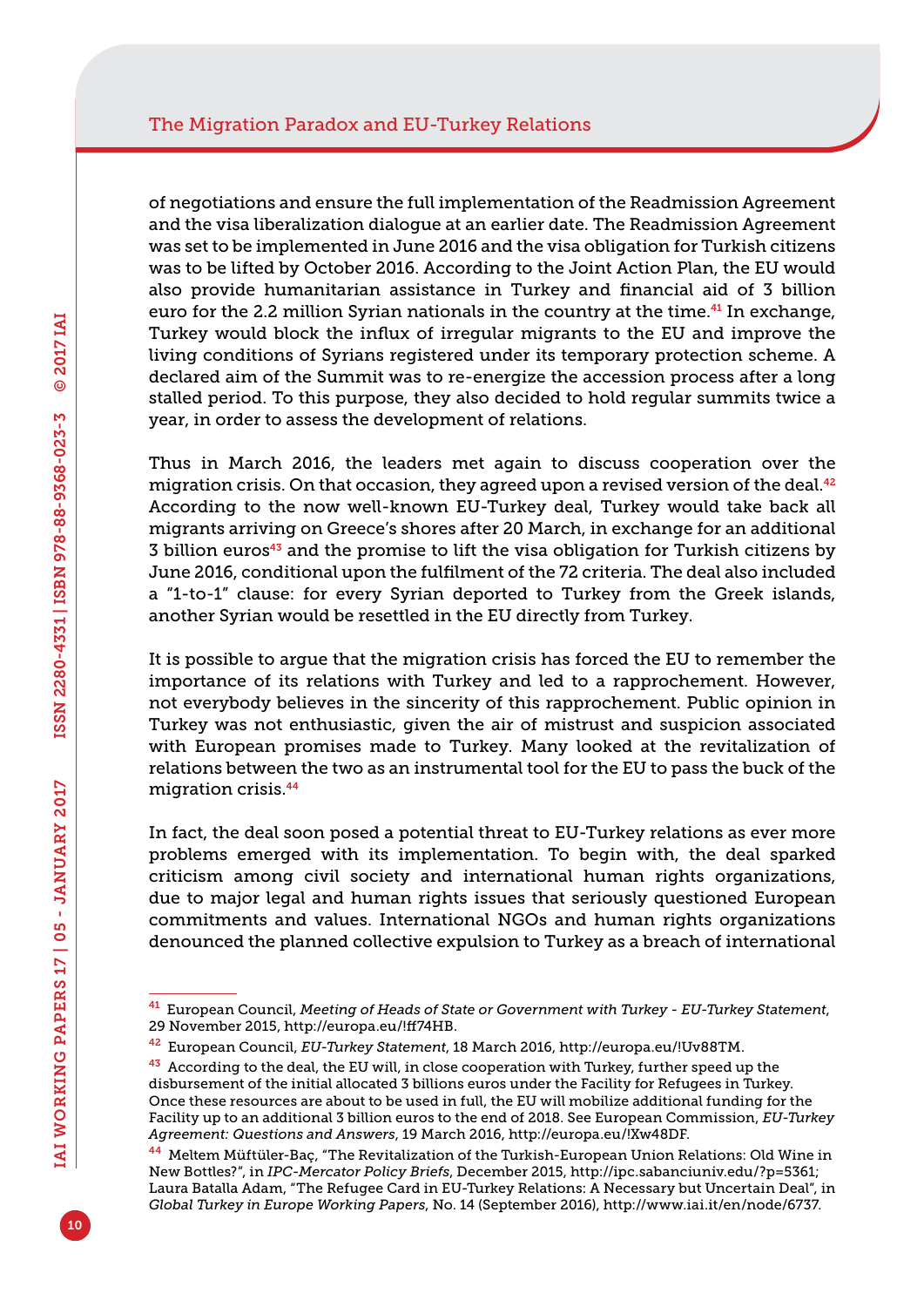law, on the grounds that they disagreed with Turkey being recognized as a "safe third country" for migrants and asylum seekers, and of the EU's own obligations stemming from international asylum law and European asylum law.45 In any case, the plan soon revealed itself to be hard to execute because of its bureaucratic burden upon Greece.<sup>46</sup>

In addition, there has been a growing perception in Turkey that Europe will not be able to deliver on its commitments. The first step back came in May when, despite the European Commission giving the green light on 3 May, it became clear that visa liberalization would not happen by the agreed target of June 2016.47 Turkey still has to adopt further measures to prevent corruption, align its legislation on personal data protection with EU standards and, most importantly, revise its antiterror legislation.<sup>48</sup> The attempted military coup against the Turkish government on the night of 15 July further complicated the situation: the mass purge that followed and the government decision to declare a state of emergency put visa liberalization further out of reach.<sup>49</sup> The Turkish government has also complained about the delay in receiving the promised financial help.<sup>50</sup> Ankara has threatened several times to withdraw from the deal unless the EU delivers on all the promises made in March, $51$  insisting in particular on the need to respect the deadline for visa liberalization. Quite interestingly, the Turkish government does not seem too concerned about Europe's lack of commitment towards the "1-to-1" clause, although only 2,747 Syrians have been resettled in Europe from Turkey, only a small portion of the agreed  $72,000$ .<sup>52</sup> In any case, this agreed target in itself is derisory when compared to the total of over 2.8 million Syrians in Turkey.

<sup>47</sup> European Parliament, *Visa Liberalisation for Turkey: EU Criteria Must Be Met, Say MEPs*, 10 May 2016,<http://www.europarl.europa.eu/news/en/news-room/20160509IPR26368>.

<sup>45</sup> Human Rights Watch, *EU: Turkey Mass-Return Deal Threatens Rights*, 15 March 2016, [https://](https://www.hrw.org/node/287601) [www.hrw.org/node/287601;](https://www.hrw.org/node/287601) Amnesty International, *EU-Turkey Refugee Deal: a Historic Blow to Rights*, 18 March 2016, [https://www.amnesty.org/en/press-releases/2016/03/eu-turkey-refugee](https://www.amnesty.org/en/press-releases/2016/03/eu-turkey-refugee-deal-a-historic-blow-to-rights)[deal-a-historic-blow-to-rights](https://www.amnesty.org/en/press-releases/2016/03/eu-turkey-refugee-deal-a-historic-blow-to-rights); UNHCR, *UNHCR Urges Immediate Safeguards to be in Place Before Any Returns Begin Under EU-Turkey Deal*, 1 April 2016, [http://www.unhcr.org/56fe31ca9.html;](http://www.unhcr.org/56fe31ca9.html) Amnesty International, *Turkey: No Safe Refuge: Asylum-seekers and Refugees Denied Effective Protection in Turkey*, 3 June 2016, [https://www.amnesty.org/en/documents/eur44/3825/2016/en.](https://www.amnesty.org/en/documents/eur44/3825/2016/en)

<sup>46</sup> Bianca Benvenuti, "Two Months Since the EU-Turkey Statement: An Unsuccessful Partnership?", in *Reset Dialogues on Civilizations*, 19 May 2016,<http://www.resetdoc.org/story/00000022653>; Bianca Benvenuti, "The EU-Turkey Deal and Its Implications for the Asylum Capacities of EU Border Countries", in *Documenti IAI*, No. 16|16 (November 2016), <http://www.iai.it/en/node/7005>.

<sup>48</sup> İlke Toygür and Melih Özsöz, *The Good, the Bad and the Ugly*, cit.

<sup>49</sup> Maïa de La Baume, "Post-coup Crackdown Throws Doubt on Turkey Migration Deal", in *Politico*, 20 July 2016, [http://www.politico.eu/?p=418862.](http://www.politico.eu/?p=418862)

<sup>50</sup> Caroline Mortimer, "Turkey's President Erdogan Demands EU Leaders Pay \$3bn Aid Agreed in Refugee Deal", in *The Independent*, 26 July 2016, <http://ind.pn/2asscaZ>.

<sup>51</sup> "Erdogan Threatens to End Migration Deal with Brussels, Praises Putin", in *EurActiv*, 9 August 2016, [https://www.euractiv.com/?p=1028507.](https://www.euractiv.com/?p=1028507)

<sup>52</sup> See *Operational Implementation of the EU-Turkey Statement* (as of 12 January 2017), available on the European Agenda on Migration webpage as the latest "State of Play – EU-Turkey Agreement Implementation": [http://europa.eu/!YC64jH.](http://europa.eu/!YC64jH) See also European Commission, *Fourth Report on the Progress made in the Implementation of the EU-Turkey Statement* (COM/2016/792), 8 December 2016, p. 15-16, [http://eur-lex.europa.eu/legal-content/en/TXT/?uri=celex:52016DC0792.](http://eur-lex.europa.eu/legal-content/en/TXT/?uri=celex:52016DC0792)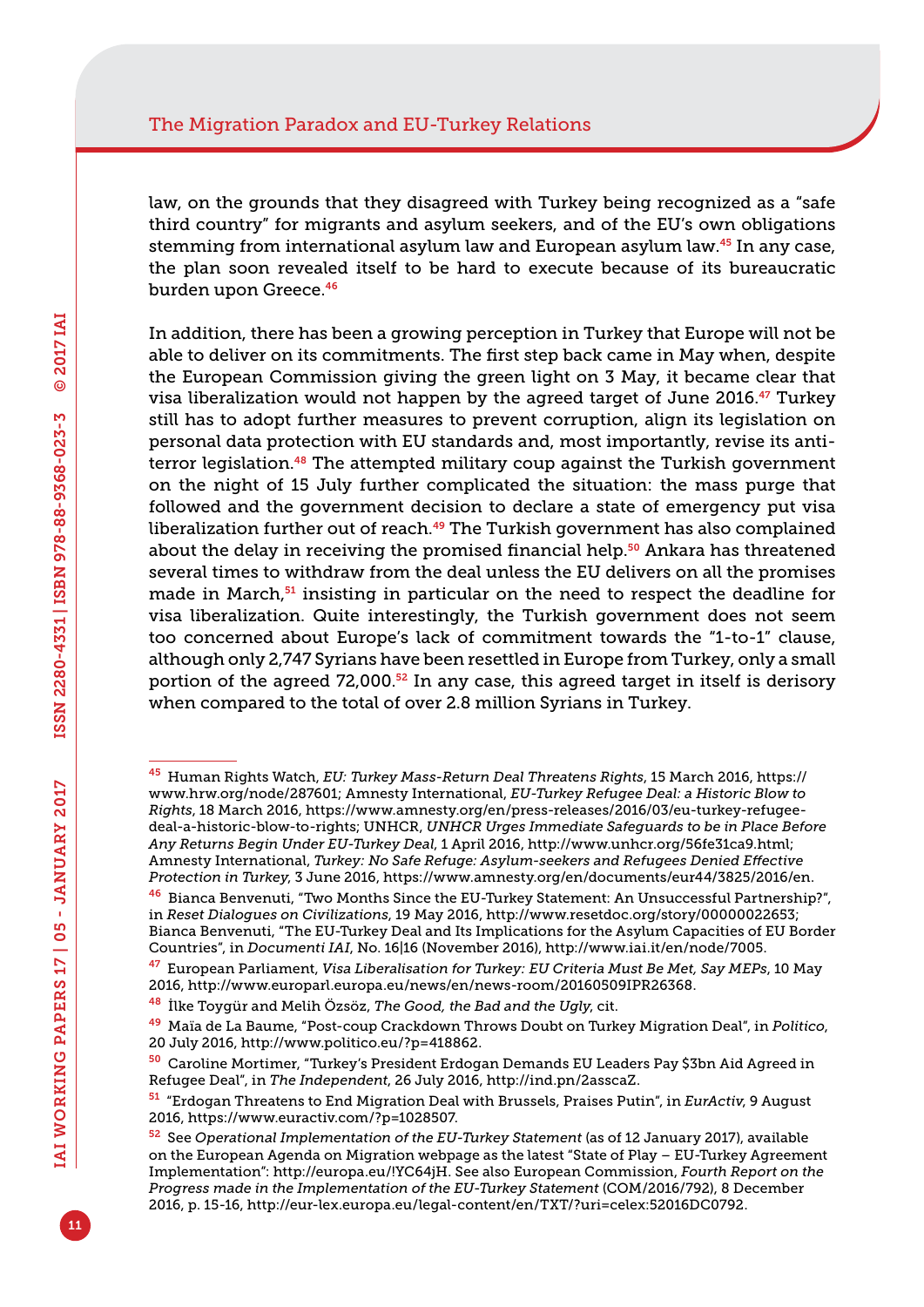In spite of the many issues in its implementation, the deal has not collapsed yet. If it were to collapse, it would not only mean the end of a stop-gap measure, but also an unavoidable deterioration of Turkey-EU relations.

#### 2. The "migration paradoxes" in EU-Turkey relations

The relevance of migration and mobility for EU-Turkey relations has become increasingly clear in recent times. Cooperation is of crucial importance to the EU in the light of growing instability in the Middle East and the European Union's protectionist and securitized migration regime. Due to its geographical proximity to the region, the EU has relied on border externalization $53$  as the main tool of its migration management policy, in an effort to address the issue of migration before migrants reach to the EU's external border. In 2015, Turkey became an essential partner for these European offshore border security measures. Although migration management as a strategic and security concern is pulling the EU and Turkey closer together, at the same time it risks damaging this relationship and hampering Turkey's accession to the EU. This double effect unveils the "migration paradox" in EU-Turkey relations.

Cooperation over migration management relies on Turkey being a gatekeeper and protector of "Fortress Europe," a buffer zone to avoid the geographical proximity of the EU's external border with a region as turbulent as the Middle East and North Africa. In order to guarantee Ankara's cooperation on this issue, the EU has been using the promise of visa liberalization and the accession process.<sup>54</sup> However, Turkey's role is conditional upon it not being part of the EU: if it completes its accession negotiations, the EU's external border would then expand further east and this would fly in the face of Turkey's role as the EU's gatekeeper. Moreover, freedom of movement from Turkey needs to be limited in order to control border crossing into the EU. This raises the first paradox: while Turkish cooperation in stemming the flow of migrants has been guaranteed via a reinvigorated accession process, migration itself hampers it.<sup>55</sup> In other words, the EU is using the accession process to persuade Turkey to cooperate on this issue, but actual accession would render Turkey's borders – adjacent to troubled regions – EU's external borders, which runs counter to the EU's interest in keeping Turkey as a buffer.

 $53$  The term border externalization "refers to a series of processes of territorial and administrative expansion of a given state's migration and border policy to third countries." Maribel Casas-Cortes, Sebastian Cobarrubias and John Pickles, "'Good Neighbours Make Good Fences': Seahorse Operations, Border Externalization and Extra-territoriality", in *European Urban and Regional Studies*, Vol. 23, No. 3 (July 2016), p. 231-251,<http://dx.doi.org/10.1177/0969776414541136>. See also Sandra Lavenex, "Shifting Up and Out: The Foreign Policy of European Immigration Control", in *West European Politics*, Vol. 29, No. 2 (March 2006), p. 329-350, [https://archive-ouverte.unige.ch/](https://archive-ouverte.unige.ch/unige:76488) [unige:76488](https://archive-ouverte.unige.ch/unige:76488).

<sup>54</sup> Following the EU-Turkey Summit and the Joint Action Plan for migration in November 2015, two chapters have been opened after the negotiations had been stalled for more than two years.

<sup>55</sup> Senem Aydın-Düzgit and Nathalie Tocci, *Turkey and the European Union*, cit., p. 149.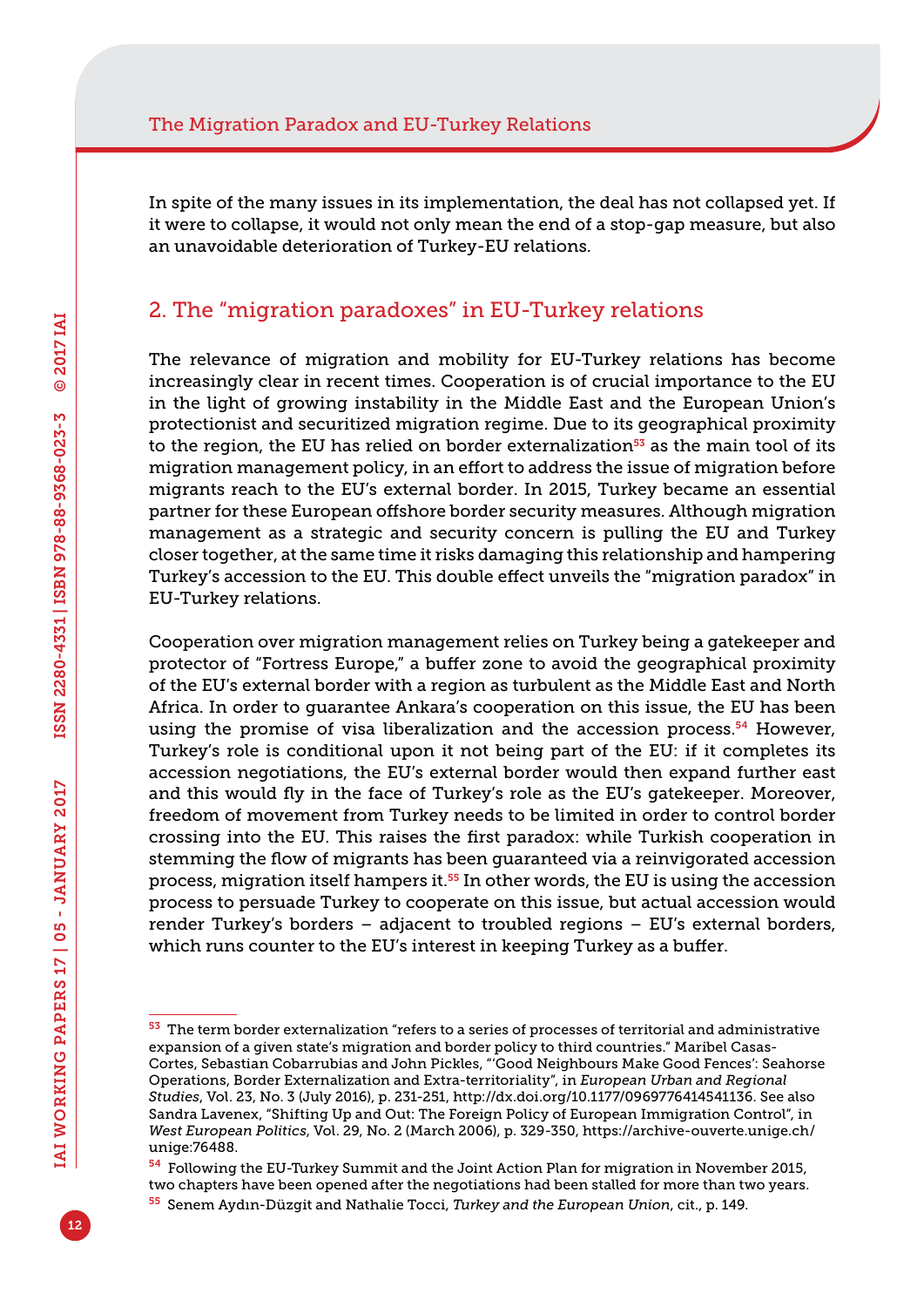A second paradox lays in the fact that the EU and Turkey do not have a convergence of interest in migration management. The EU is seeking help on migration control, which is not in Turkey's interests, as it would have to receive and accommodate all migrants, especially conflict-driven ones that it cannot send back, in its territory.<sup>56</sup> Turkey however is using this issue area to pursue other interests, namely visa liberalization and accession. It goes without saying that cooperation over migration management could easily become a factor of dispute if one of the partners feels that the cooperation only serves to shift the burden instead of sharing it.<sup>57</sup> To avoid this, it is necessary for both to deliver on their commitments. Concerning the March 2016 deal in particular, the EU has made many promises to Turkey. Discussions about delivering on the migration deal have ended in very vocal acrimony, with President Recep Tayyip Erdoğan threatening numerous times to send migrants back to the EU, in particular if it fails to lift visa requirements for Turkish citizens.58 As discussed above, the promise of visa liberalization is of extreme interest for the Turkish government and the Turkish public. This issue has been widely discussed and promises have been made repeatedly on the European side. On the Turkish side, the government and public opinion agree that they deserve it. If one considers the historical and  $-$  at this point  $-$  sensitive importance of visa-free travel for Turkish citizens, $59$  it is undeniably risky to use it as a bargaining chip to gain Turkish cooperation on migration management and border securitization. Additionally, many observers in Turkey express their unease with the migrants' humanitarian crisis being exploited in negotiations to facilitate Turkey's EU membership process, defining this unfair and unethical.<sup>60</sup> This trade-off in their partnership may deepen the disenchantment and mistrust, in particular on the Turkish side. Not only do Turkish citizens consider it unfair that they can only obtain what they deserve because of a humanitarian crisis, but also the situation might actually worsen if visa requirements are not lifted by the

<sup>56</sup> Since Turkey signed the 1951 Refugee Convention, it is bound to the non-refoulement principle: "No Contracting State shall expel or return ("refouler") a refugee in any manner whatsoever to the frontiers of territories where his life or freedom would be threatened on account of his race, religion, nationality, membership of a particular social group or political opinion." Article 33 of the Convention Relating to the Status of Refugees, [http://www.ohchr.org/EN/ProfessionalInterest/](http://www.ohchr.org/EN/ProfessionalInterest/Pages/StatusOfRefugees.aspx) [Pages/StatusOfRefugees.aspx](http://www.ohchr.org/EN/ProfessionalInterest/Pages/StatusOfRefugees.aspx).

<sup>57</sup> Ahmet İçduygu, "Turkey's Migration and its Implication for the Euro-Turkish Transnational Space", cit.

<sup>58</sup> "Turkey Will Send Migrants Back to EU if Visa-Free Deal Fails – Erdogan Party's MP", in *RT News*, 11 May 2016, <https://on.rt.com/7cey>.

<sup>59</sup> For example, Köse noticed that "the EU, who has granted visa-free travel to Serbia, Montenegro and Macedonia after a very short period, has not granted yet this right to Turkey, with which it has been in a partnership relation for more than half a century. This is being perceived as a double-standard attitude towards Turkey and the Turkish people." Melike Akkaraca Köse, "Geri Kabul Anlaşması ve Vizesiz Avrupa: Türkiye'nin Dış Politika Tercihlerini Anlamak" (Readmission Agreement and Visa Liberalization with the EU: Understanding Turkey's Foreign Policy Choices), in *Marmara Üniversitesi Siyasal Bilimler Dergisi* (Marmara University Journal of Political Science), Vol. 3, No. 2 (September 2015), p. 192-220, [http://marmara-universitesi.dergipark.gov.tr/marusbd/](http://marmara-universitesi.dergipark.gov.tr/marusbd/issue/16984/177507) [issue/16984/177507.](http://marmara-universitesi.dergipark.gov.tr/marusbd/issue/16984/177507)

<sup>60</sup> Seçil Paçacı Elitok, "A Step Backward for Turkey?", cit.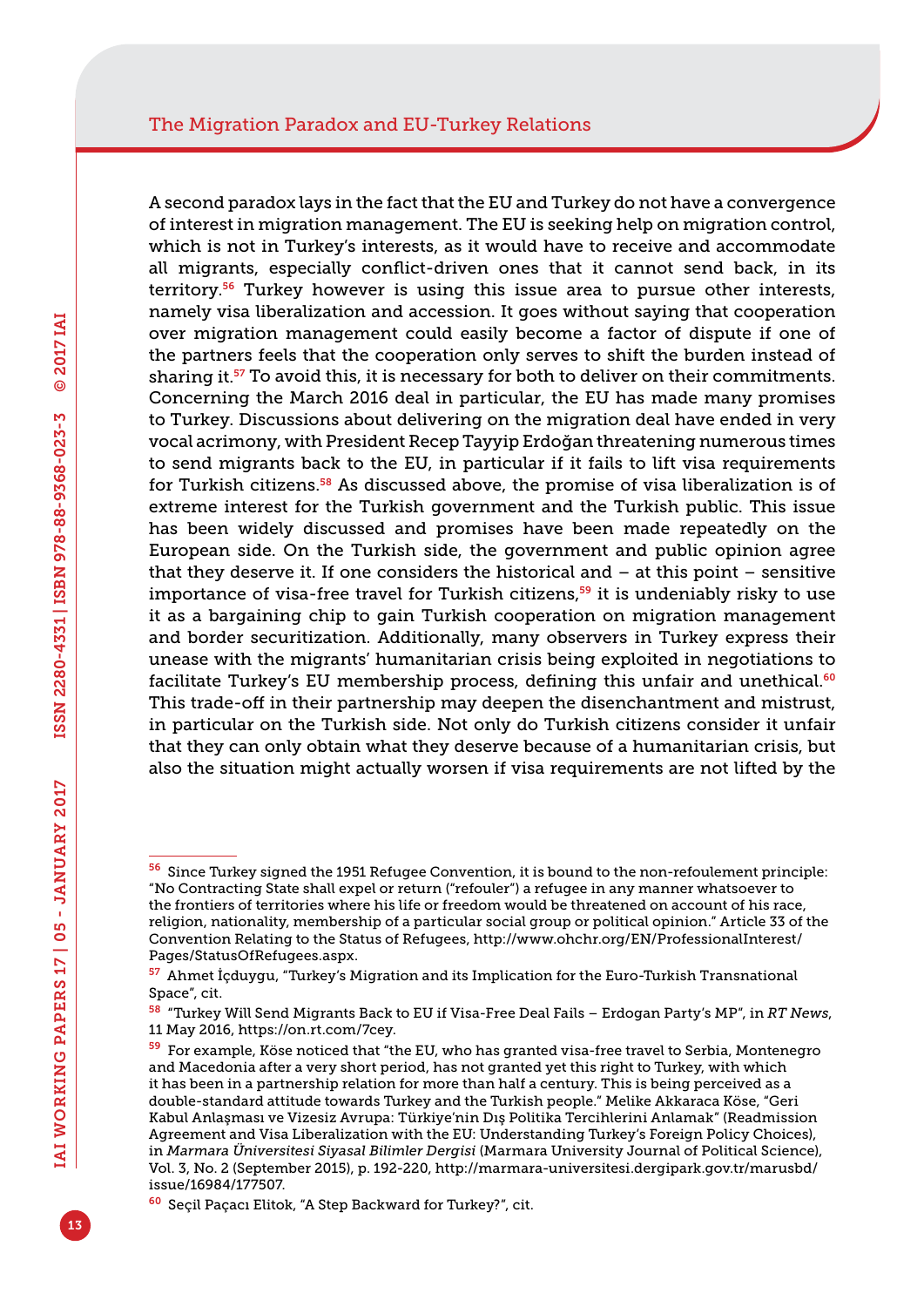newly agreed deadline of December 2016.<sup>61</sup>

Moreover, the EU has shown a pragmatic approach vis-à-vis the migrant crisis, at the expense of its image as a human rights defender. Civil society and international human rights organizations have raised strong criticisms that bring the commitment of the EU to refugee law and human rights into serious doubt. Critiques went as far as opening a debate over an EU value crisis.<sup>62</sup> This might also have a negative impact on EU-Turkey relations and on the accession process: it could disappoint Turkish public opinion and increase anti-Europeanism in the country, while weakening the EU's normative and political context as a reference point.<sup>63</sup> In addition, a loss in credibility of EU conditionality might lead, as it has in the past, $64$  to a worsening of the already problematic Turkish democratization process.

#### *2.1 The effect of the "migration paradoxes" on EU-Turkey relations: future scenarios*

Turkey and the EU have both been going through their own rough patches in the last year. The EU has undergone an interconnected and parallel crisis, to the point that the future shape of the EU is being increasingly questioned. Some countries are still trying to recover from the economic crisis, while Brexit and the rise of anti-EU and Eurosceptic political parties are changing the nature of the Union and its general process of enlargement. In addition, growing security concerns and the migration crisis pose additional problems that the EU is struggling to address.

Turkey too is facing dark days. Two catastrophic incidents in July 2015 marked the end of the Turkish-Kurdish peace process: the Suruç suicide bombing, which took place in the Amara Culture Centre and claimed 32 lives,<sup>65</sup> and the death of two police officers, allegedly killed by PKK militants in their homes.<sup>66</sup> The end of the long awaited peace-process marked the symbolic beginning of a period of growing instability in Turkey. Numerous terrorist attacks carried out by the PKK and the Islamic State, not to mention the political change due to AKP losing its single majority as a consequence of the surprising success of the pro-Kurdish

<sup>61</sup> "Turkey Will Accept End-of-2016 Delay in EU Visa Liberalisation", in *EurActiv*, 5 September 2016, [https://www.euractiv.com/?p=1034642.](https://www.euractiv.com/?p=1034642)

<sup>62</sup> Simon Nixon, "EU's Migration Woes Threaten a Crisis of European Values", in *The Wall Street Journal*, 8 May 2016. Patrick Kingsley, "Europe's Failure on Refugees Echoes the Moral Collapse of the 1930s", in *The Guardian*, 26 April 2016, [https://gu.com/p/4tkvb/stw.](https://gu.com/p/4tkvb/stw)

<sup>&</sup>lt;sup>63</sup> This process is defined as de-Europeanization in Senem Aydın-Düzgit and Alper Kaliber, "Encounters with Europe in an Era of Domestic and International Turmoil…", cit.

<sup>64</sup> Senem Aydın-Düzgit and E. Fuat Keyman, "EU-Turkey Relations and the Stagnation of Turkish Democracy", in *Global Turkey in Europe Working Papers*, No. 2 (December 2012), [http://www.iai.it/](http://www.iai.it/en/node/1899) [en/node/1899.](http://www.iai.it/en/node/1899)

<sup>65</sup> "At Least 32 Dead in Suspected ISIL Suicide Bombing in Turkey's Border with Syria", in *Hurriyet Daily News*, 20 July 2015, [http://www.hurriyetdailynews.com/?pageID=238&nID=85659.](http://www.hurriyetdailynews.com/?pageID=238&nID=85659)

<sup>66</sup> "PKK Claims Killing of Turkish Policemen in Revenge for Syria Border Attack", in *Hurriyet Daily News*, 22 July 2015, [http://www.hurriyetdailynews.com/?PageID=238&NID=85756.](http://www.hurriyetdailynews.com/?PageID=238&NID=85756)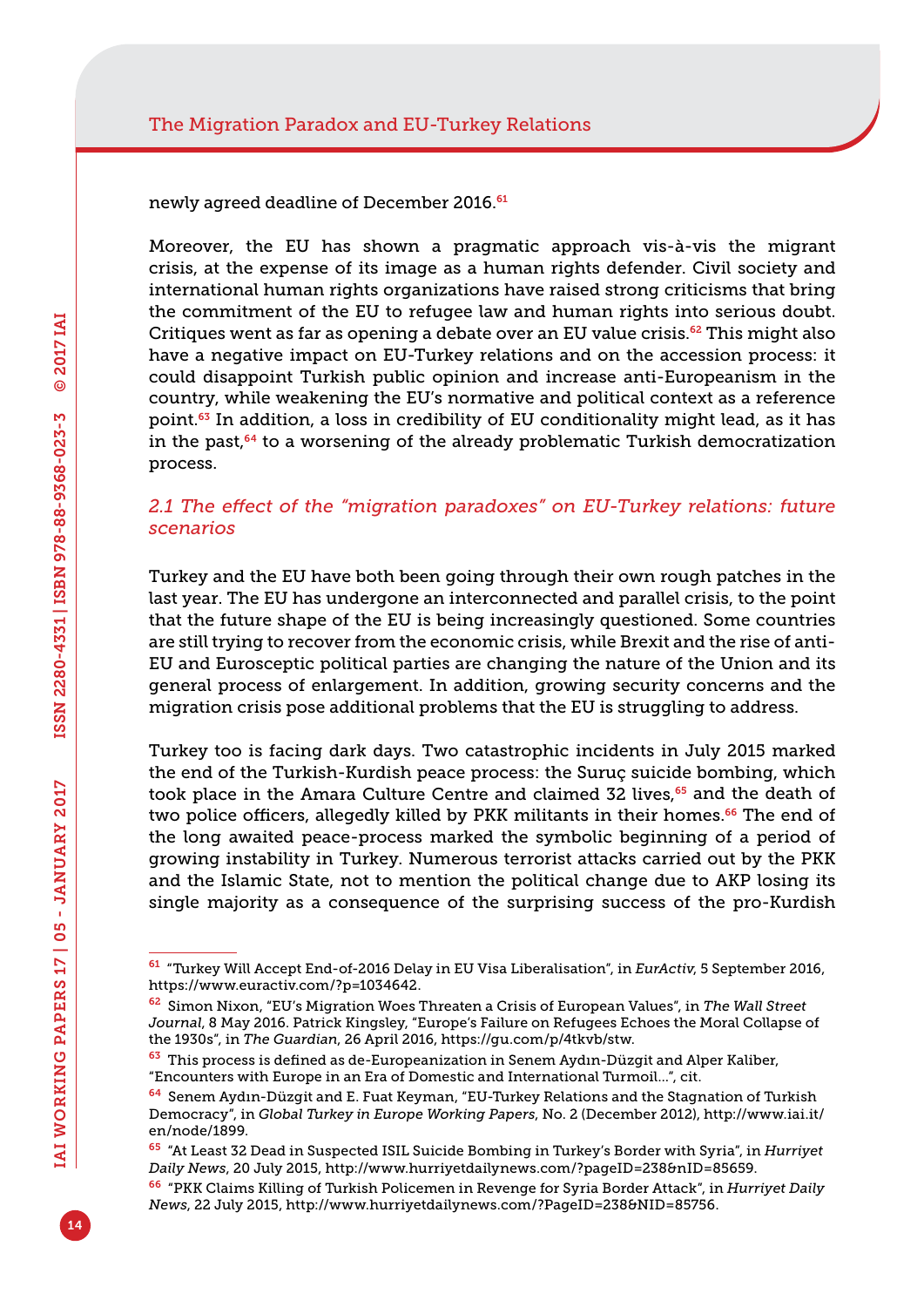Peoples' Democratic Party (Halkların Demokratik Partisi, HDP) in the 2015 elections, resulting in a growing authoritarianism of the AKP government. Last but not least, the 15 July 2016 military coup attempt and the government's mass purge that followed, further exacerbated the uncertainty about Turkey's future. Developments after the failed coup attempt sparked considerable criticism from the EU: while condemning the attempted coup, European leaders declared their unease with the AKP government's measures in response and urged Turkey to respect the rule of law, rights and freedom.<sup>67</sup> Of particular concern is the declared 3-month state of emergency (recently extended for an additional 3 months) and the alleged intention to reintroduce the death penalty, which had been lifted in part because of membership talks with the EU.<sup>68</sup> Austrian Chancellor Christian Kern was the most vocal in criticizing Turkey when he called for a halt of accession talks, accusing Turkey of failing to meet democratic and human right standards.<sup>69</sup> The Turkish government rejected this criticism: the Foreign Minister Mevlüt Çavuşoğlu declared that the EU had "failed the test" after the coup, while President Recep Tayyip Erdoğan accused Europeans of a lack of solidarity.<sup>70</sup>

The EU-Turkey deal, which many claim to be the glue keeping the two together, has not fared well in this period. As touched upon in the previous sections, difficulties arising in its implementation, together with delays in delivering on the European side and the Turkish failure to align with the EU's criteria for visa liberalization, are posing a serious threat to the stability of the deal. In addition to this, with the change of Prime Minister following Ahmet Davutoğlu's forced resignation in May 2016, the EU has lost their Turkish counterparts in the deal. The other leading figure in the deal's negotiation, German Chancellor Angela Merkel, is also losing consensus in her country; her own party warned her against visa liberalization for Turkish citizens.71 In August, it was rumoured that some European institutions are seeking a "plan B," a prospect that might come about if Balkan countries decide to plough a lonely furrow.72 Indeed, the EU-Turkey deal is the terrain where the most important battle is being fought, as its fortune will have a strong impact on the EU-Turkey relationship and Turkey's accession process. This aggravates the effect of what we have called the "migration paradox" on EU-Turkey relations in the future.

<sup>67</sup> "Turkey Attempted Coup: EU Says Measures 'Unacceptable'", in *BBC News*, 21 July 2016, [http://](http://www.bbc.com/news/world-europe-36861154) [www.bbc.com/news/world-europe-36861154](http://www.bbc.com/news/world-europe-36861154).

<sup>68</sup> Kursat Akyol, "Will Turkey Reinstate Death Penalty?", in *Al-Monitor*, 29 July 2016, [http://almon.](http://almon.co/2pno) [co/2pno.](http://almon.co/2pno)

<sup>69</sup> "Austrian Chancellor Wants EU to End Accession Talks with Turkey", in *EurActiv*, 4 August 2016, [http://www.euractiv.com/?p=1027831.](http://www.euractiv.com/?p=1027831)

<sup>70</sup> Ece Toksabay and Tuvan Gumrukcu, "Turkey Warns EU it is Making 'Serious Mistake' Over Failed Coup", in *Reuters*, 10 August 2016, [http://reut.rs/2aL3dTN.](http://reut.rs/2aL3dTN)

<sup>71</sup> Rainer Woratschka, "CSU Warns against Turkish Visa Liberalisation", in *EurActiv*, 26 September 2016, [https://www.euractiv.com/?p=1042593.](https://www.euractiv.com/?p=1042593)

<sup>72</sup> AFP, "Greece Urges 'Plan B' in Case EU-Turkey Migrant Deal Fails", in *Ekathimerini*, 8 August 2016, [http://www.ekathimerini.com/210954;](http://www.ekathimerini.com/210954) Georgi Gotev, "'Balkan Route' Nations Turn Away from EU Solution to Refugee Crisis", in *EurActiv*, 26 September 2016, [https://www.euractiv.](https://www.euractiv.com/?p=1042323) [com/?p=1042323.](https://www.euractiv.com/?p=1042323)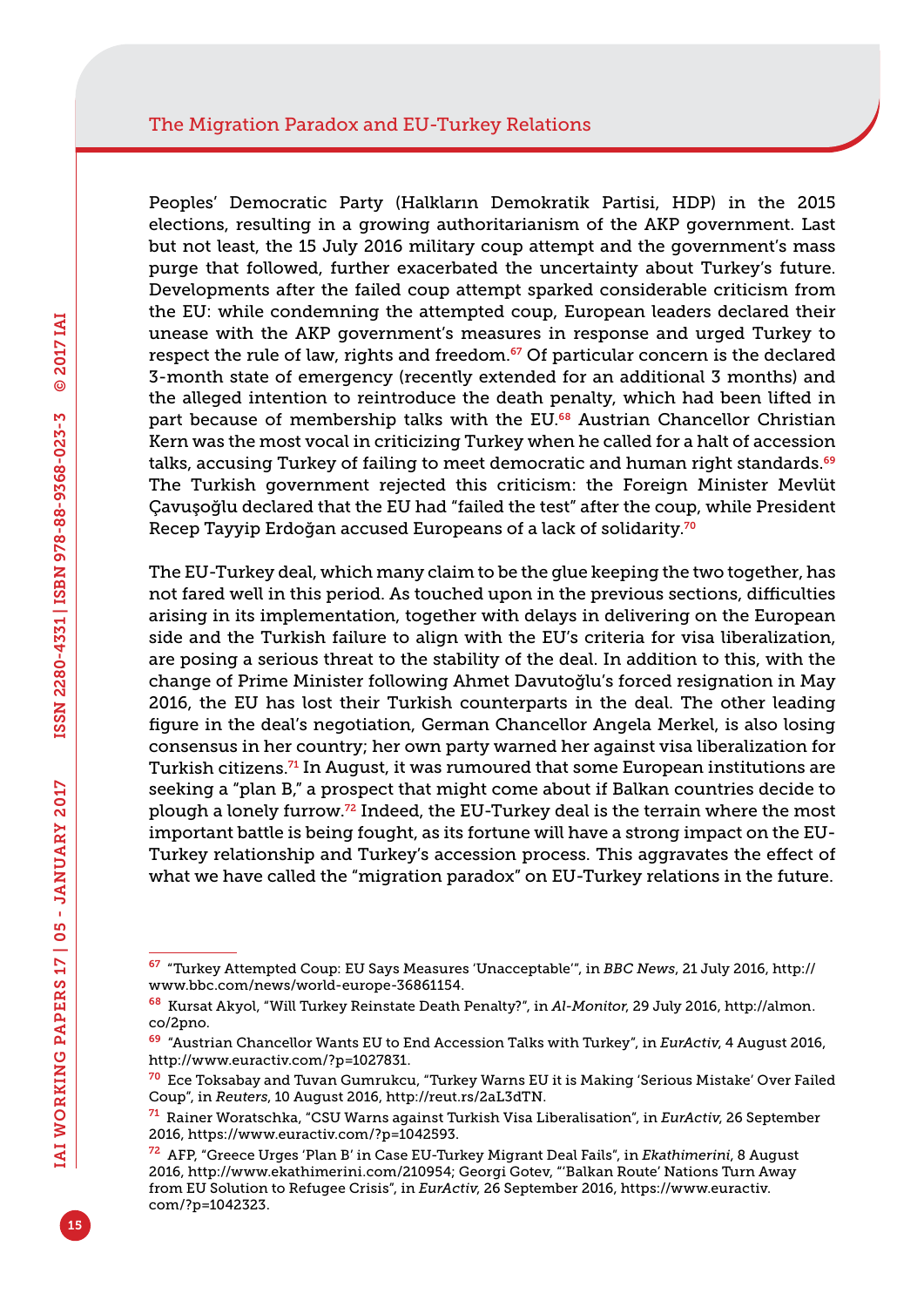The implications of these interconnected crises on EU-Turkey relations are complex and it is not easy to foresee the development of future relations between the two. We can consider three possible scenarios for the future of EU-Turkey relations:<sup>73</sup>

- convergence: Turkey's EU accession will be completed;
- competition: Relations with the EU are driven by growing estrangement, resulting in competition and conflict between the two. The accession talks will stall completely; all this will cement the anti-Turkey feeling in Europe and the anti-European sentiment in Turkey;
- cooperation: EU and Turkey will reach a new framework for cooperation based on respective complementarities. Both sides will abandon the accession process but will implement the formerly taboo concept of "privileged partnership."

If we consider the "migration paradox" effect on the three aforementioned scenarios, we can intuitively deduce that a migration-driven rapprochement in EU-Turkey relations will not likely result in the convergence scenario occurring. The first paradox actually points to the impossibility of the convergence scenario, as the EU cannot live up to its commitment concerning Turkey's accession, if it wants to maintain Turkey's role in migration control. As analysed in the previous section, an eventual shift further east of the EU's external border is not in its best interests, considering the growing instability in the region and the consequent massive flow of migrants that would, at that point, be at the gates of the EU. If Turkey completes its accession negotiations, the EU should potentially broker new deals with countries such as Syria, Iraq and Iran.

A migration driven approach suggests that either cooperation or competition will characterize the relationship between the EU and Turkey in the near future. Currently, cooperation over migration management is in the form of the March 18 deal; the future of the deal itself will affect the future of EU-Turkey relations. At the present stage of EU-Turkey relations, if the deal were to collapse, this would increase the scepticism and the anti-Europeanism in Turkey, aggravated by the EU's pragmatic approach vis-à-vis the migration issue. The two might drift apart and the future of their relations might lean toward the competition scenario. Further to the first paradox, the EU and Turkey's contrasting interests in migration management seem to point in this direction. Additionally, if internal instability in Turkey and the government's authoritarianism grow worse, migration from Turkey might increase and the migration transition might suffer a step back, with citizens of Turkey emigrating again and adding to the overall number of migrants.

These paradoxes notwithstanding, the deal might hold and cooperation on migration management might take place efficiently. In this case, the EU should deliver on some promises – i.e. the visa liberalization and financial support – while openly suspending access negotiations. This might result in a functional cooperation: in view of the faded prospect of EU membership, the EU and Turkey might look for other ways to shape their relationship – i.e. "privileged partnership."

 $73$  Nathalie Tocci, "Turkey and the European Union: A Journey in the Unknown", cit.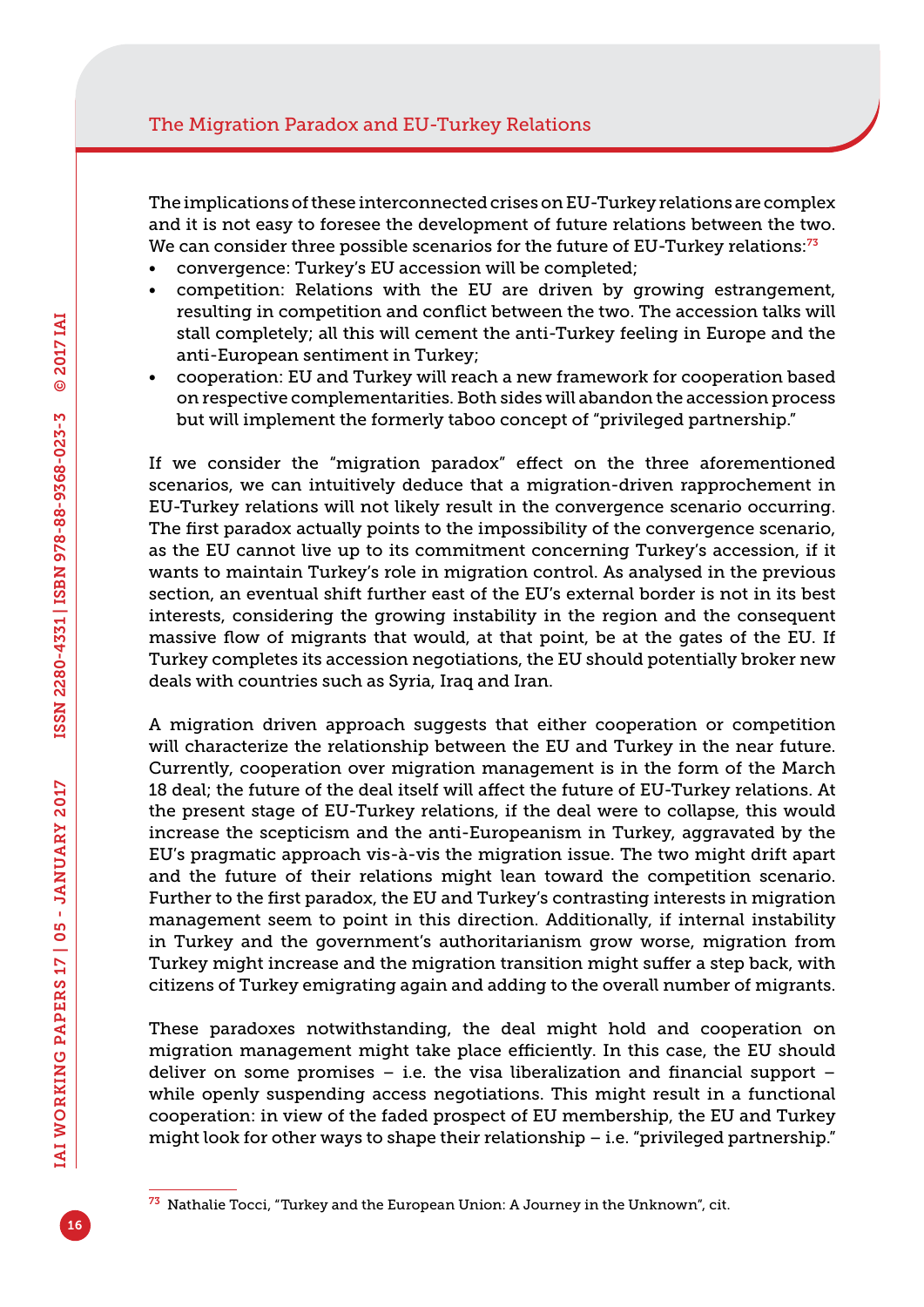Migration is not and will not be the only issue shaping EU-Turkey relations. However, its relevancy has increased as it has grown to become a security and strategic concern for the EU. On the one hand, the migration crisis has been an occasion to revive relations; on the other, it might pose additional challenges for stable relations between Turkey and the EU. It presents another "make or break" situation for the relationship between Turkey and the European Union.

*Updated 17 January 2017*

17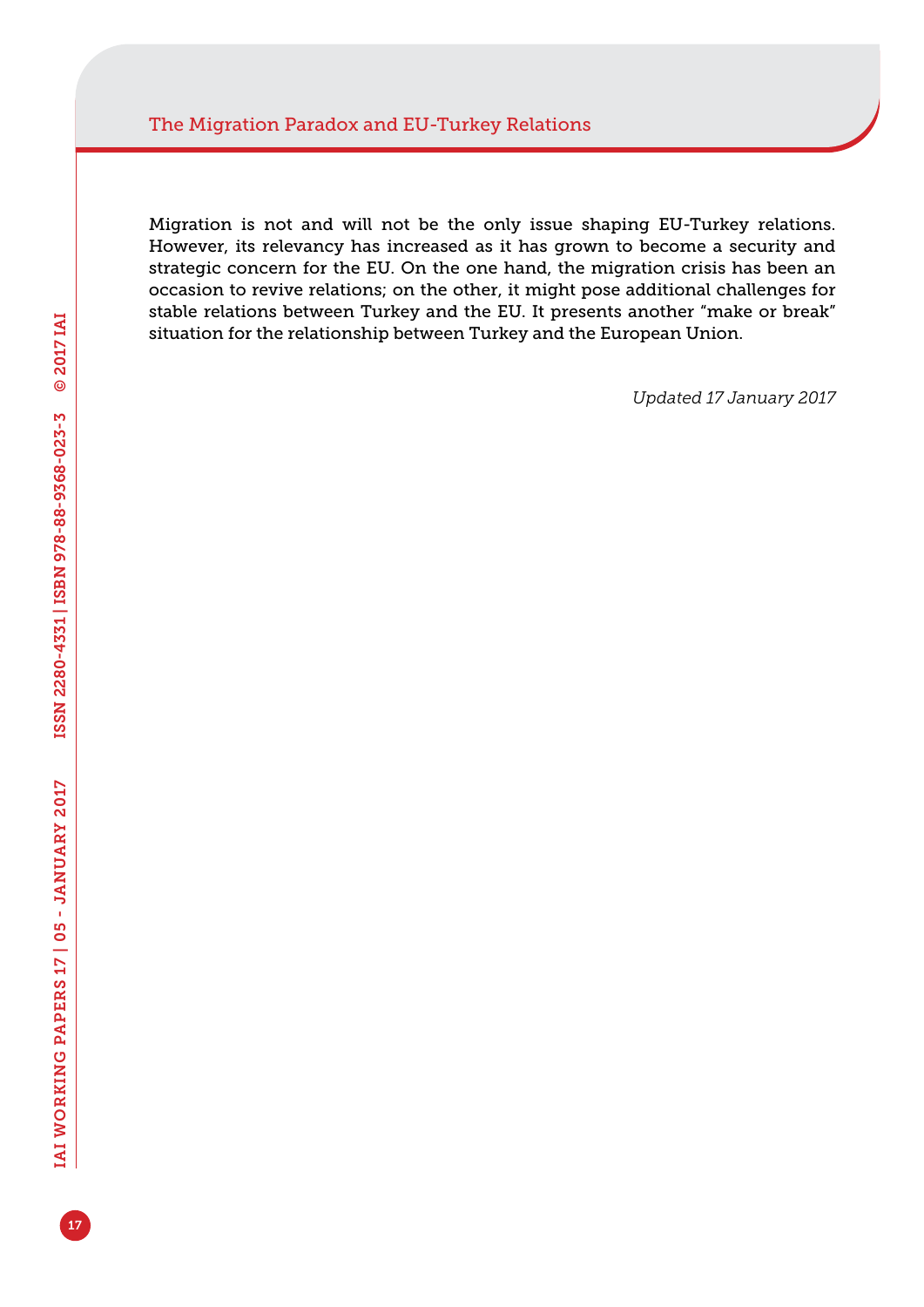#### References

Agreement between the European Union and the Republic of Turkey on the readmission of persons residing without authorization, 16 December 2013, [http://](http://eur-lex.europa.eu/legal-content/en/TXT/?uri=celex:22014A0507) [eur-lex.europa.eu/legal-content/en/TXT/?uri=celex:22014A0507\(](http://eur-lex.europa.eu/legal-content/en/TXT/?uri=celex:22014A0507)01)

Kursat Akyol, "Will Turkey Reinstate Death Penalty?", in *Al-Monitor*, 29 July 2016, <http://almon.co/2pno>

Amnesty International, *EU-Turkey Refugee Deal: a Historic Blow to Rights*, 18 March 2016, [https://www.amnesty.org/en/press-releases/2016/03/eu-turkey](https://www.amnesty.org/en/press-releases/2016/03/eu-turkey-refugee-deal-a-historic-blow-to-rights)[refugee-deal-a-historic-blow-to-rights](https://www.amnesty.org/en/press-releases/2016/03/eu-turkey-refugee-deal-a-historic-blow-to-rights)

Amnesty International, *Turkey: No Safe Refuge: Asylum-seekers and Refugees Denied Effective Protection in Turkey*, 3 June 2016, [https://www.amnesty.org/en/](https://www.amnesty.org/en/documents/eur44/3825/2016/en) [documents/eur44/3825/2016/en](https://www.amnesty.org/en/documents/eur44/3825/2016/en)

Umut Aydin and Kemal Kirişci, "With or Without the EU: Europeanisation of Asylum and Competition Policies in Turkey", in *South European Society and Politics*, Vol. 18, No. 3 (September 2016), p. 375-395

Senem Aydın-Düzgit and Alper Kaliber, "Encounters with Europe in an Era of Domestic and International Turmoil: Is Turkey a De-Europeanising Candidate Country?", in *South European Society and Politics*, Vol. 21, No. 1 (March 2016), p. 1-14, <http://dx.doi.org/10.1080/13608746.2016.1155282>

Senem Aydın-Düzgit and E. Fuat Keyman, "EU-Turkey Relations and the Stagnation of Turkish Democracy", in *Global Turkey in Europe Working Papers*, No. 2 (December 2012), <http://www.iai.it/en/node/1899>

Senem Aydın-Düzgit and Nathalie Tocci, *Turkey and the European Union*, London and New York, Palgrave Macmillan, 2015

Pinar Gedikkaya Bal, "The Effects of the Refugee Crisis on the EU-Turkey Relations: The Readmission Agreement and Beyond", in *European Scientific Journal*, Vol. 12, No. 8 (March 2016), p. 14-35,<http://dx.doi.org/10.19044/esj.2016.v12n8p14>

Laura Batalla Adam, "The Refugee Card in EU-Turkey Relations: A Necessary but Uncertain Deal", in *Global Turkey in Europe Working Papers*, No. 14 (September 2016),<http://www.iai.it/en/node/6737>

Bianca Benvenuti, "The EU-Turkey Deal and Its Implications for the Asylum Capacities of EU Border Countries", in *Documenti IAI*, No. 16|16 (November 2016), <http://www.iai.it/en/node/7005>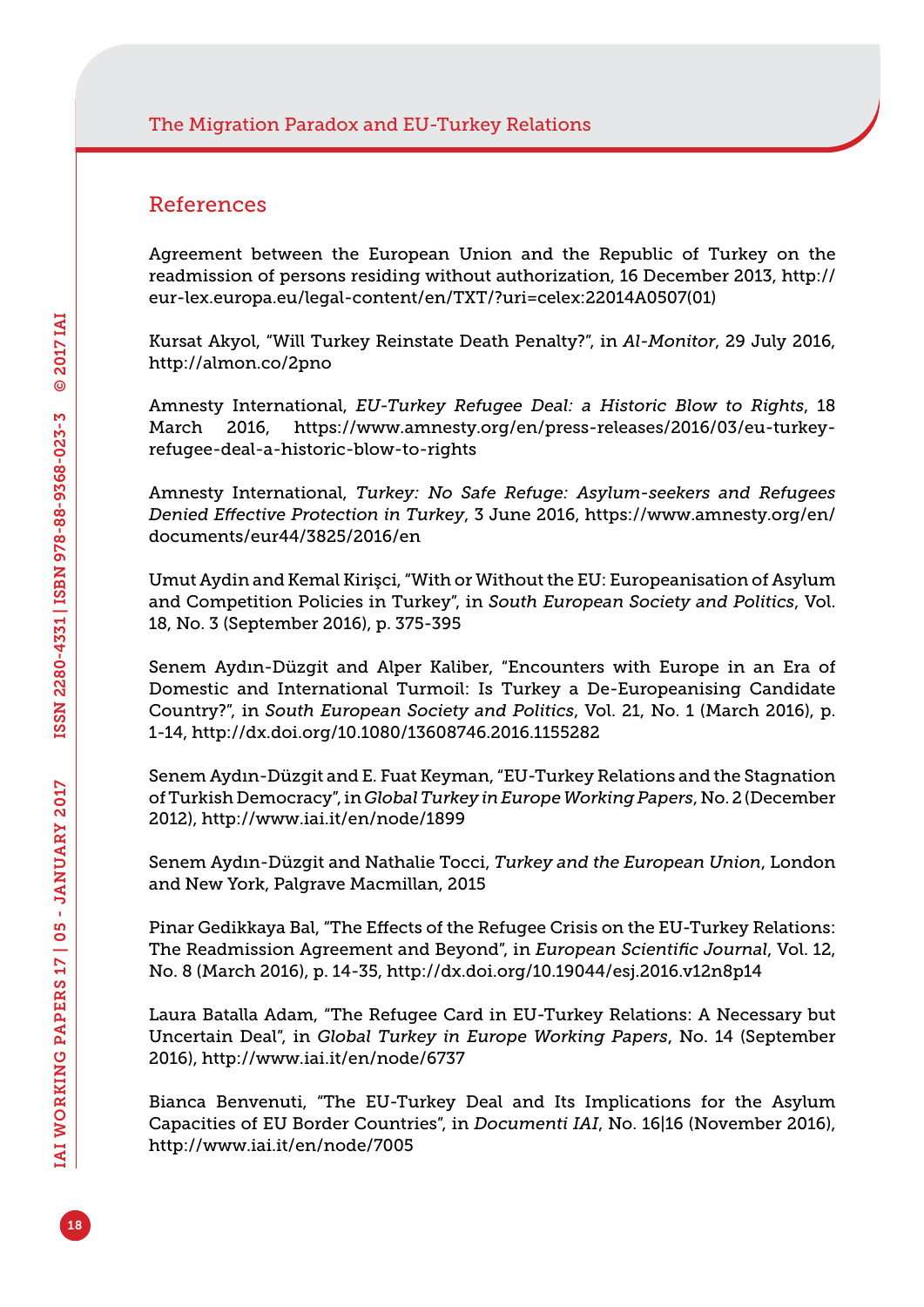Bianca Benvenuti, "Two Months Since the EU-Turkey Statement: An Unsuccessful Partnership?", in *Reset Dialogues on Civilizations*, 19 May 2016, [http://www.](http://www.resetdoc.org/story/00000022653) [resetdoc.org/story/00000022653](http://www.resetdoc.org/story/00000022653)

Alexander Bürgin, "Salience, Path Dependency and the Coalition between the European Commission and the Danish Council Presidency: Why the EU opened a Visa Liberalization Process with Turkey", in *European Integration online Papers (EloP)*, Vol. 17 (2013), <http://eiop.or.at/eiop/pdf/2013-009.pdf>

Maribel Casas-Cortes, Sebastian Cobarrubias and John Pickles, "'Good Neighbours Make Good Fences': Seahorse Operations, Border Externalization and Extraterritoriality", in *European Urban and Regional Studies*, Vol. 23, No. 3 (July 2016), p. 231-251, <http://dx.doi.org/10.1177/0969776414541136>

Jean-Pierre Cassarino, "A Reappraisal of the EU's Expanding Readmission System", in *The International Spectator*, Vol. 49 No. 4 (December 2014), p. 130-145, [http://](http://www.iai.it/en/node/2233) [www.iai.it/en/node/2233](http://www.iai.it/en/node/2233)

Council of the European Union, *2770th Council Meeting General Affairs and External Relations* (16289/06 Presse 352), 11 December 2006,<http://europa.eu/!ug78uK>

Council of the European Union, *3172nd Council Meeting Justice and Home Affairs*  (10760/12 Presse 241), 7-8 June 2012 [http://www.consilium.europa.eu/uedocs/](http://www.consilium.europa.eu/uedocs/cms_data/docs/pressdata/en/jha/130761.pdf) [cms\\_data/docs/pressdata/en/jha/130761.pdf](http://www.consilium.europa.eu/uedocs/cms_data/docs/pressdata/en/jha/130761.pdf)

Maïa de La Baume, "Post-coup Crackdown Throws Doubt on Turkey Migration Deal", in *Politico*, 20 July 2016, <http://www.politico.eu/?p=418862>

Angeliki Dimitriadi, "Deals without Borders: Europe's Foreign Policy on Migration", in *ECFR Policy Briefs*, April 2016, [http://www.ecfr.eu/publications/summary/](http://www.ecfr.eu/publications/summary/deals_without_borders_europes_foreign_policy_on_migration6054) [deals\\_without\\_borders\\_europes\\_foreign\\_policy\\_on\\_migration6054](http://www.ecfr.eu/publications/summary/deals_without_borders_europes_foreign_policy_on_migration6054)

Economic Development Foundation (IKV), *Perception of Europe and Support for EU Membership in Turkish Public Opinion. Public Opinion Survey 2016*, August 2016, [http://www.ikv.org.tr/ikv.asp?ust\\_id=207&id=1550](http://www.ikv.org.tr/ikv.asp?ust_id=207&id=1550)

European Commission, *EU-Turkey Agreement: Questions and Answers*, 19 March 2016, <http://europa.eu/!Xw48DF>

European Commission, *Fourth Report on the Progress made in the Implementation of the EU-Turkey Statement* (COM/2016/792), 8 December 2016, [http://eur-lex.](http://eur-lex.europa.eu/legal-content/en/TXT/?uri=celex:52016DC0792) [europa.eu/legal-content/en/TXT/?uri=celex:52016DC0792](http://eur-lex.europa.eu/legal-content/en/TXT/?uri=celex:52016DC0792)

European Commission, *Proposal for a Council Decision Establishing Provisional Measures in the Area of International Protection for the Benefit of Italy and Greece* (COM/2015/286), 27 May 2015, [http://eur-lex.europa.eu/legal-content/en/](http://eur-lex.europa.eu/legal-content/en/TXT/?uri=celex:52015PC0286) [TXT/?uri=celex:52015PC0286](http://eur-lex.europa.eu/legal-content/en/TXT/?uri=celex:52015PC0286) 

19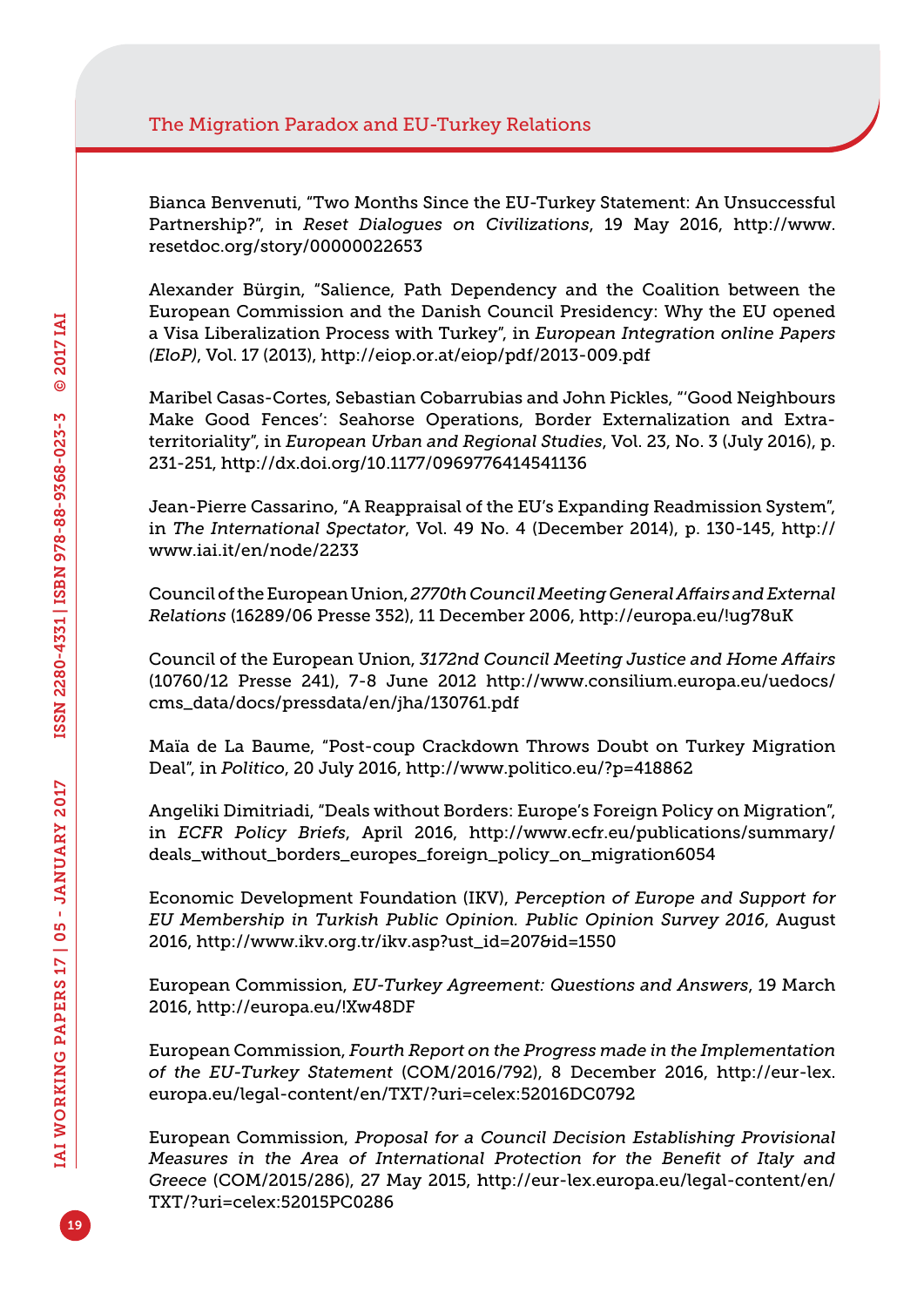European Commission, *Turkey 2016 Report* (SWD/2016/366), 9 November 2016, <http://eur-lex.europa.eu/legal-content/en/TXT/?uri=celex:52016SC0366>

European Council, *Council Conclusions* (EUCO 26/15), 15 October 2015, [http://](http://europa.eu/!xH63rv) [europa.eu/!xH63rv](http://europa.eu/!xH63rv)

European Council, *EU-Turkey Statement*, 18 March 2016,<http://europa.eu/!Uv88TM>

European Council, *Meeting of Heads of State or Government with Turkey - EU-Turkey Statement*, 29 November 2015,<http://europa.eu/!ff74HB>

European Court of Justice, *Judgment of the Court (First Chamber) in case C-228/06*  (Soysal and Savatli v Germany), 19 February 2009, [http://curia.europa.eu/juris/liste.](http://curia.europa.eu/juris/liste.jsf?num=C-228/06) [jsf?num=C-228/06](http://curia.europa.eu/juris/liste.jsf?num=C-228/06)

European Court of Justice, *Judgment of the Court (Grand Chamber) in case C-221/11* (Demirkan v Germany), 24 September 2013, [http://curia.europa.eu/juris/](http://curia.europa.eu/juris/liste.jsf?num=C-221/11) [liste.jsf?num=C-221/11](http://curia.europa.eu/juris/liste.jsf?num=C-221/11)

European Parliament, *Resolution on the situation in Turkey* (2013/2664(RSP)), 13 June 2013, [http://www.europarl.europa.eu/sides/getDoc.](http://www.europarl.europa.eu/sides/getDoc.do?language=EN&reference=P7-TA-2013-277) [do?language=EN&reference=P7-TA-2013-277](http://www.europarl.europa.eu/sides/getDoc.do?language=EN&reference=P7-TA-2013-277)

Frontex, *Annual Risk Analysis 2012*, April 2012, [http://frontex.europa.eu/assets/](http://frontex.europa.eu/assets/Attachment_Featured/Annual_Risk_Analysis_2012.pdf) [Attachment\\_Featured/Annual\\_Risk\\_Analysis\\_2012.pdf](http://frontex.europa.eu/assets/Attachment_Featured/Annual_Risk_Analysis_2012.pdf)

Human Rights Watch, *EU: Turkey Mass-Return Deal Threatens Rights*, 15 March 2016, <https://www.hrw.org/node/287601>

Ahmet İçduygu, "Turkey's Evolving Migration Policies: A Mediterranean Transit Stop at the Doors of the EU", in *IAI Working Papers*, No. 15|31 (September 2015), <http://www.iai.it/en/node/5355>

Ahmet İçduygu, "Turkey's Migration and its Implication for the Euro-Turkish Transnational Space", in *Global Turkey in Europe Working Papers*, No. 7 (April 2014),<http://www.iai.it/en/node/1797>

Kemal Kirişci, "Border Management and EU-Turkish Relations: Convergence of Deadlock", in *CARIM Research Reports*, No. 2007/03 (2007), [http://hdl.handle.](http://hdl.handle.net/1814/7988) [net/1814/7988](http://hdl.handle.net/1814/7988)

Kemal Kirişci, *'To Lift or Not to Lift' the Geographical Limitation to the 1951 Gene Convention Relating to the Status of Refugees: Turkey's Pre-accession to the EU and Asylum*, paper prepared for the 4th METU conference on international relations "Neighbourhood: Past, Present and Future", Ankara, 30 June-2 July 2005, [http://](http://edam.org.tr/document/Kirisci2.pdf) [edam.org.tr/document/Kirisci2.pdf](http://edam.org.tr/document/Kirisci2.pdf)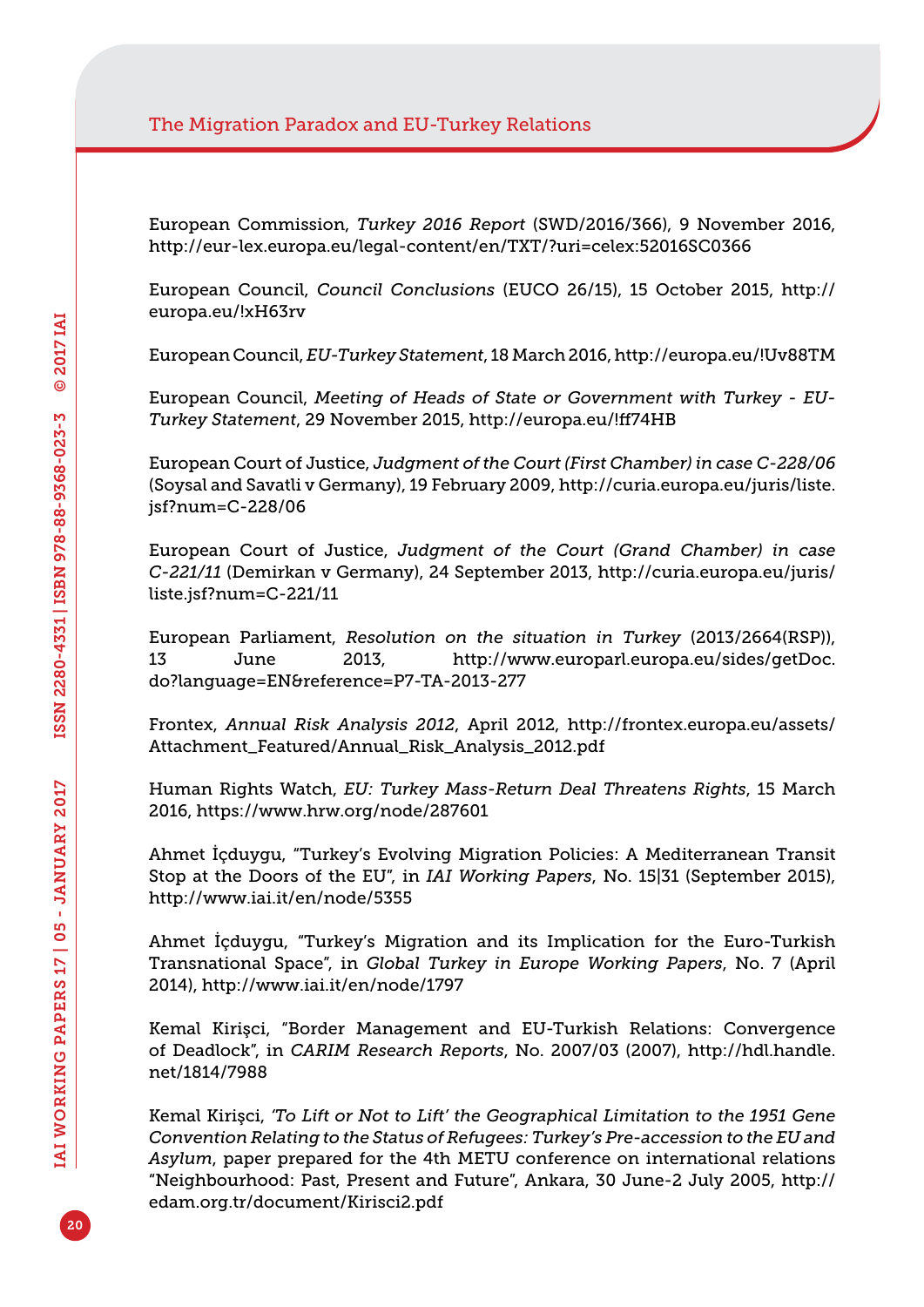Kemal Kirişci, "Will the Readmission Agreement Bring the EU and Turkey Together or Pull Them Apart?", in *CEPS Commentaries*, 4 February 2014, [https://www.ceps.](https://www.ceps.eu/node/8885) [eu/node/8885](https://www.ceps.eu/node/8885)

Melike Akkaraca Köse, "Geri Kabul Anlaşması ve Vizesiz Avrupa: Türkiye'nin Dış Politika Tercihlerini Anlamak" (Readmission Agreement and Visa Liberalization with the EU: Understanding Turkey's Foreign Policy Choices), in *Marmara Üniversitesi Siyasal Bilimler Dergisi* (Marmara University Journal of Political Science), Vol. 3, No. 2 (September 2015), p. 192-220, [http://marmara-universitesi.](http://marmara-universitesi.dergipark.gov.tr/marusbd/issue/16984/177507) [dergipark.gov.tr/marusbd/issue/16984/177507](http://marmara-universitesi.dergipark.gov.tr/marusbd/issue/16984/177507)

Sandra Lavenex, "Shifting Up and Out: The Foreign Policy of European Immigration Control", in *West European Politics*, Vol. 29, No. 2 (March 2006), p. 329-350, [https://](https://archive-ouverte.unige.ch/unige:76488) [archive-ouverte.unige.ch/unige:76488](https://archive-ouverte.unige.ch/unige:76488)

Meltem Müftüler-Baç, "The Revitalization of the Turkish-European Union Relations: Old Wine in New Bottles?", in *IPC-Mercator Policy Briefs*, December 2015,<http://ipc.sabanciuniv.edu/?p=5361>

Zeynep Özler, "Breaking the Vicious Circle in EU-Turkey Relations: Visa Negotiations", in *Turkish Policy Quarterly*, Vol. 11, No. 1 (Spring 2012), p. 121-131, [http://turkishpolicy.com/article/541/breaking-the-vicious-circle-in-eu-turkey](http://turkishpolicy.com/article/541/breaking-the-vicious-circle-in-eu-turkey-relations-visa-negotiations-spring-2012)[relations-visa-negotiations-spring-2012](http://turkishpolicy.com/article/541/breaking-the-vicious-circle-in-eu-turkey-relations-visa-negotiations-spring-2012)

Seçil Paçacı Elitok, "A Step Backward for Turkey? The Readmission Agreement and the Hope of Visa-Free Europe", in *IPC-Mercator Policy Briefs*, December 2015, <http://ipc.sabanciuniv.edu/?p=5363>

Valentina Pop, "Turkish Government in Crisis Over Corruption Scandal", in *EUobserver*, 27 December 2013,<https://euobserver.com/foreign/122595>

Cristina Silva, "What Visa-Free Travel to Europe Means for Turkey's Elite", in *International Business Times*, 18 March 2016, [http://www.ibtimes.com/](http://www.ibtimes.com/node/2339432) [node/2339432](http://www.ibtimes.com/node/2339432)

Nathalie Tocci, "Turkey and the European Union. A Journey in the Unknown", in *Turkey Project Policy Papers*, No. 5 (November 2014), <http://brook.gs/2bQ6mxD>

Juliette Tolay, "Turkey's 'Critical Europeanization': Evidence from Turkey's Immigration Policies", in Seçil Paçacı Elitok and Thomas Straubhaar (eds.), *Turkey, Migration and the EU: Potentials, Challenges and Opportunities*, Hamburg, Hamburg University Press, 2012, p. 39-61, [http://hup.sub.uni-hamburg.de/](http://hup.sub.uni-hamburg.de/products-page/publikationen/102) [products-page/publikationen/102](http://hup.sub.uni-hamburg.de/products-page/publikationen/102)

İlke Toygür and Bianca Benvenuti, "The European Response to the Refugee Crisis: Angela Merkel on the Move", in *IPC-Mercator Policy Briefs*, June 2016, [http://ipc.](http://ipc.sabanciuniv.edu/?p=5810) [sabanciuniv.edu/?p=5810](http://ipc.sabanciuniv.edu/?p=5810)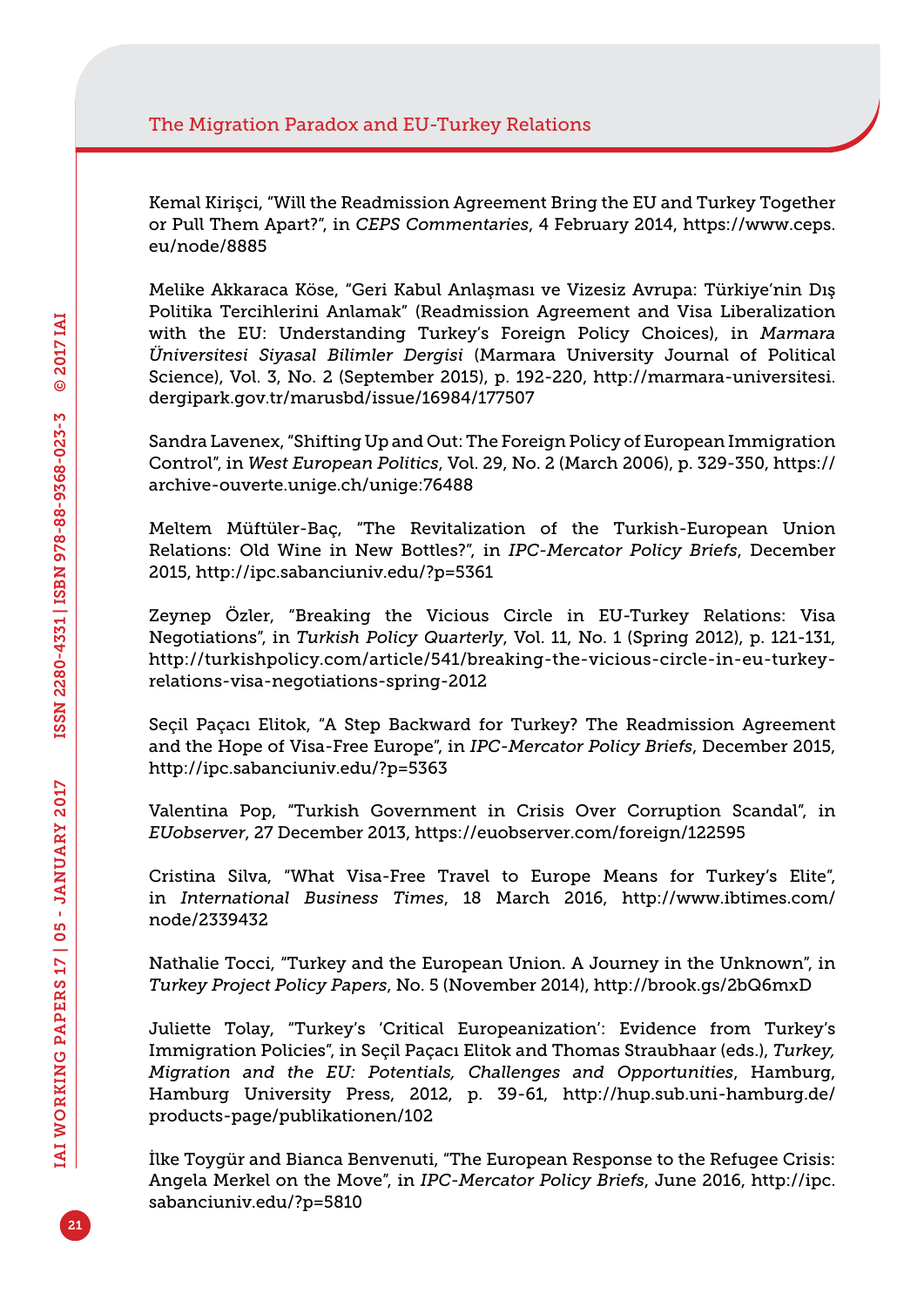İlke Toygür and Melih Özsöz, *The Good, the Bad and the Ugly – 5+1 Steps Away From Visa-Free Travel for Turkish Nationals*, Brussels, Heinrich-Böll-Stiftung European Union, 14 June 2016, <https://eu.boell.org/en/node/1795>

Florian Trauner and Imke Kruse, "EC Visa Facilitation and Readmission Agreements: A New Standard EU Foreign Policy Tool?", in *European Journal of Migration and Law*, Vol. 10, No. 4 (2008), p. 411-438

UNHCR, *UNHCR Urges Immediate Safeguards to be in Place Before Any Returns Begin Under EU-Turkey Deal*, 1 April 2016, <http://www.unhcr.org/56fe31ca9.html>

UNHCR, *Syria Refugee Regional Response: Turkey*, last updated 22 December 2016, <http://data.unhcr.org/syrianrefugees/country.php?id=224>

Ali Resul Usul, "Is There Any Hope on the Revival of EU-Turkey Relations in the 'New Era'?", in *Turkish Studies*, Vol. 15, No. 2 (June 2014), p. 283-302

Sarah Wolff, "The Politics of Negotiating EU Readmission Agreements: Insights from Morocco and Turkey", in *European Journal of Migration and Law*, Vol. 16, No. 1 (2014), p. 69-95, [https://sarahwolffeu.files.wordpress.com/2013/04/](https://sarahwolffeu.files.wordpress.com/2013/04/emil_016_01_69-96-euras-sw.pdf) [emil\\_016\\_01\\_69-96-euras-sw.pdf](https://sarahwolffeu.files.wordpress.com/2013/04/emil_016_01_69-96-euras-sw.pdf)

22